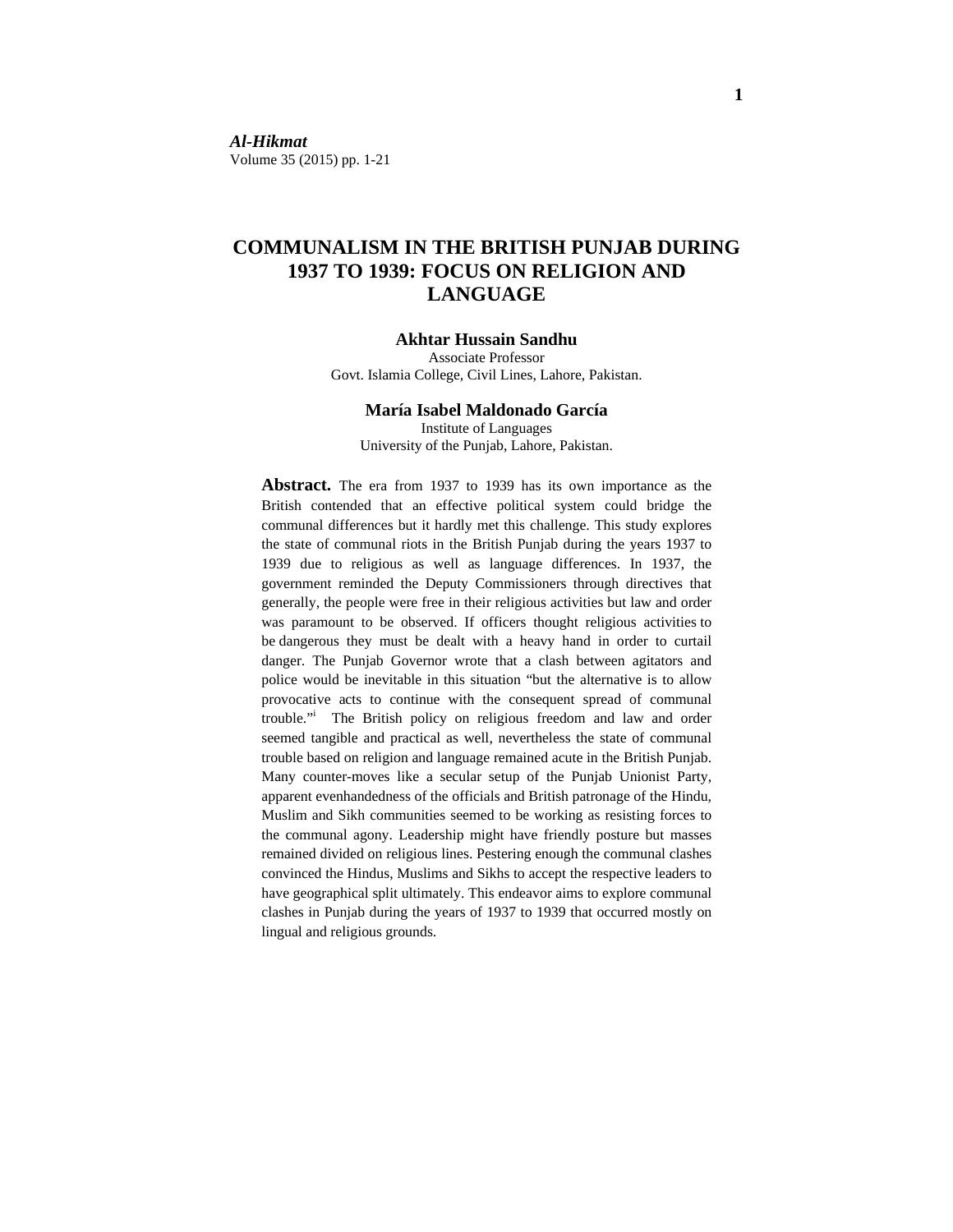**Key Words:** Communalism, British, Punjab, Religion, Language, Muslim, Sikh

#### **Communalism in Retrospect**

 The religious differences and British reforms created a new fabric of society in the Punjab. Cultural bonds worked as a binding force but many times communal strived overcame the traditional structure of the region. Urban areas were the main target of the ill-will between the communities. British Punjab underwent terrible chaos as a result of communal contests. The so called secular forces tried to resolve the communal tension between the Muslims and non-Muslims nevertheless, the ongoing tension increased day by day. The British Punjab proved the most stumbling land in this regard as the Muslim-Sikh question along with the Muslim-Hindu question, an additional trouble, made the communal tussle more complex. Punjab embracing four major religious communities including Muslim, Sikh, Hindu and Christian, had been experiencing a complex natured communal relationship therefore, it became centre of communalism.

 The west part of the British Punjab constituted Muslim majority whose support always strengthened the Muslim leadership working at the national level. The provincial political leaders were confident being at one time ruling community and securing the support of the British and national leadership. The Congress report of 1923, presented by C. R. Das, Motilal Nehru, Sarojini Naidu, Abul Kalam Azad, and Hakim Ajmal Khan, concluded that the Hindu-Muslim relationship in the Punjab was unmanageable.

 On the other hand, the government expressed its inability to create unity between the two communities. The Congress and the government held the *shuddhi* movement responsible for instigation of the communalism.<sup>ii</sup> Different religious beliefs of the locals had provided a clear-cut bifurcation long before the British advent in the Subcontinent therefore for an effective governance, the British preferred the policy of dialogue to have friendly relations with the people but the religious difference further affected the relationship between the Muslims and Hindus and Sikhs<sup>iii</sup> when British introduced certain reforms. Furthermore, the response to the educational, economic, political and other reforms proved havoc to the harmonious relationship because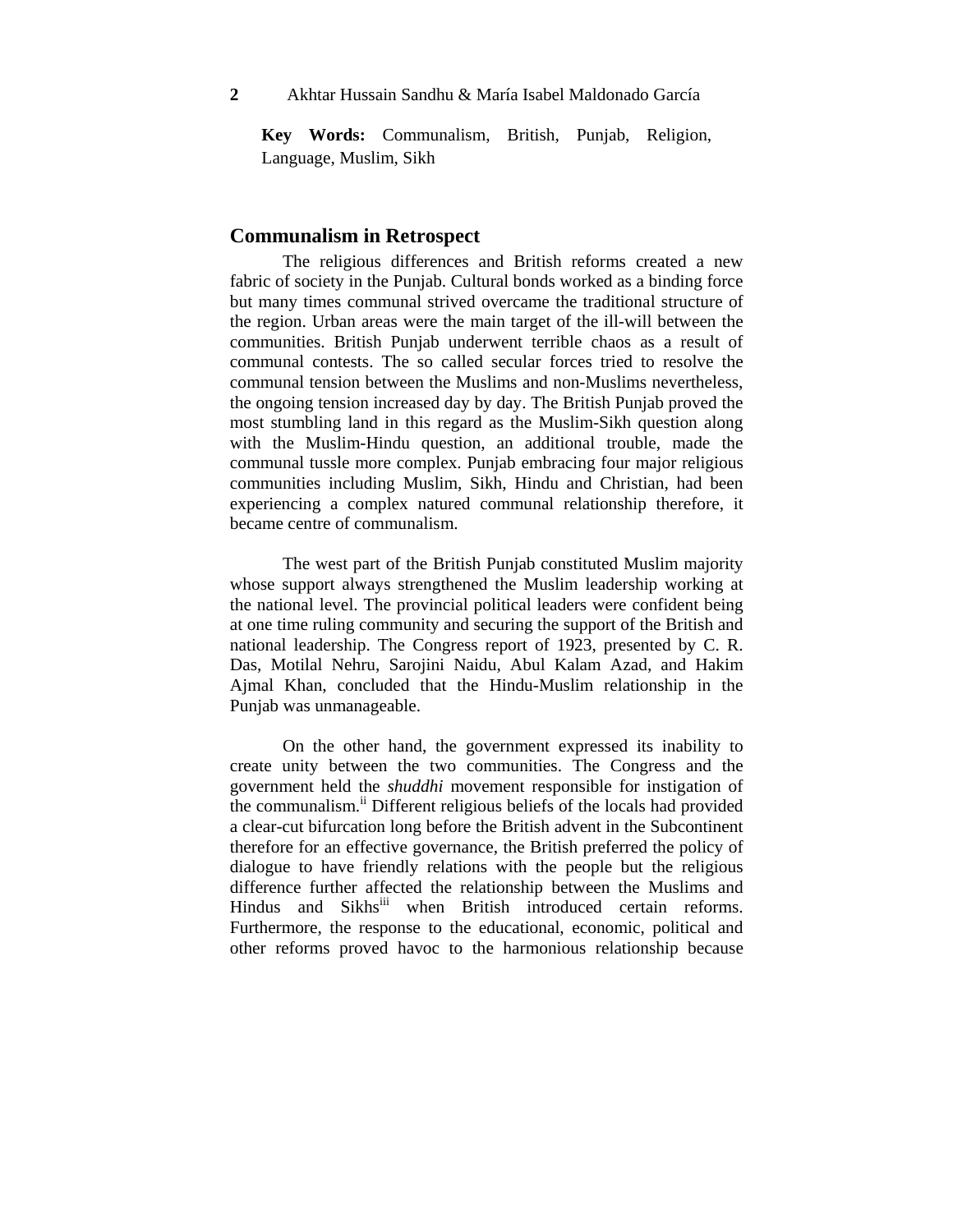# *Communalism in the British Punjab During 1937 to 1939: Focus on* **3**  *Religion and Language*

benefit of one community was taken as loss of the other. Sometimes, people from different religious background tried to be united but it only proved to be a makeshift arrangement and was soon shattered. The collapse was again attributed to the insincerity under 'religious antagonism' which deepened the feelings of trust-deficit. Under these circumstances the constitutional package and job opportunities in the newly established democratic and government institutions aggravated the situation and strife to secure more and more opportunities for the concerned community dragged the local communities to the point of clash. This situation was named 'communalism.'

 The next abomination was violence, not allowed in any religion, but riots, clashes, brawls and altercations became an unremitting feature of the Punjabi society. Politics influenced by the western philosophies gave rise to the pestering issues of representation, political creed and slogans, manifestoes and right to protest. Religious issues were mostly politicised<sup>iv</sup> resulting in the demise of the peace of the region. The perception that the Khilafat movement united all the communities living in the Subcontinent seems misleading as its rise and strategy were disputed<sup> $v$ </sup> and its end was absolutely controversial<sup> $vi$ </sup> as well. Many opine that that the Hindu-Muslim question was settled and a new chapter of communal harmony started. Many have named this period as the 'honeymoon period of the Hindus and Muslims.' This direction is entirely deceptive due to the fact that it mistakenly leads to feel that there was no communal tussle between the Muslims and Hindus or Sikhs during the under study period. Apparently, the writers portray that the factors behind the Muslim and non-Muslim friction seemed finished and both as the Indian nationalists presented the real democratic and peaceful character at all levels.

The primary sources repudiate such approach because the communalism was too deep-rooted to be eliminated within few years or with one stroke of any religious or political movement. Though the Khilafat movement convinced the Muslims and non-Muslims to create an environment of cooperation and working relationship despite problems, all this was left in the 'top' circles. Though an era of compromise as a political gimmick, this was an ideal environment of joint working but despite all endeavours this timely patch-up could not eliminate the 'real' factors of the entrenched communalism. Followers were blindly pursuing what was exhorted by their religious leaders. In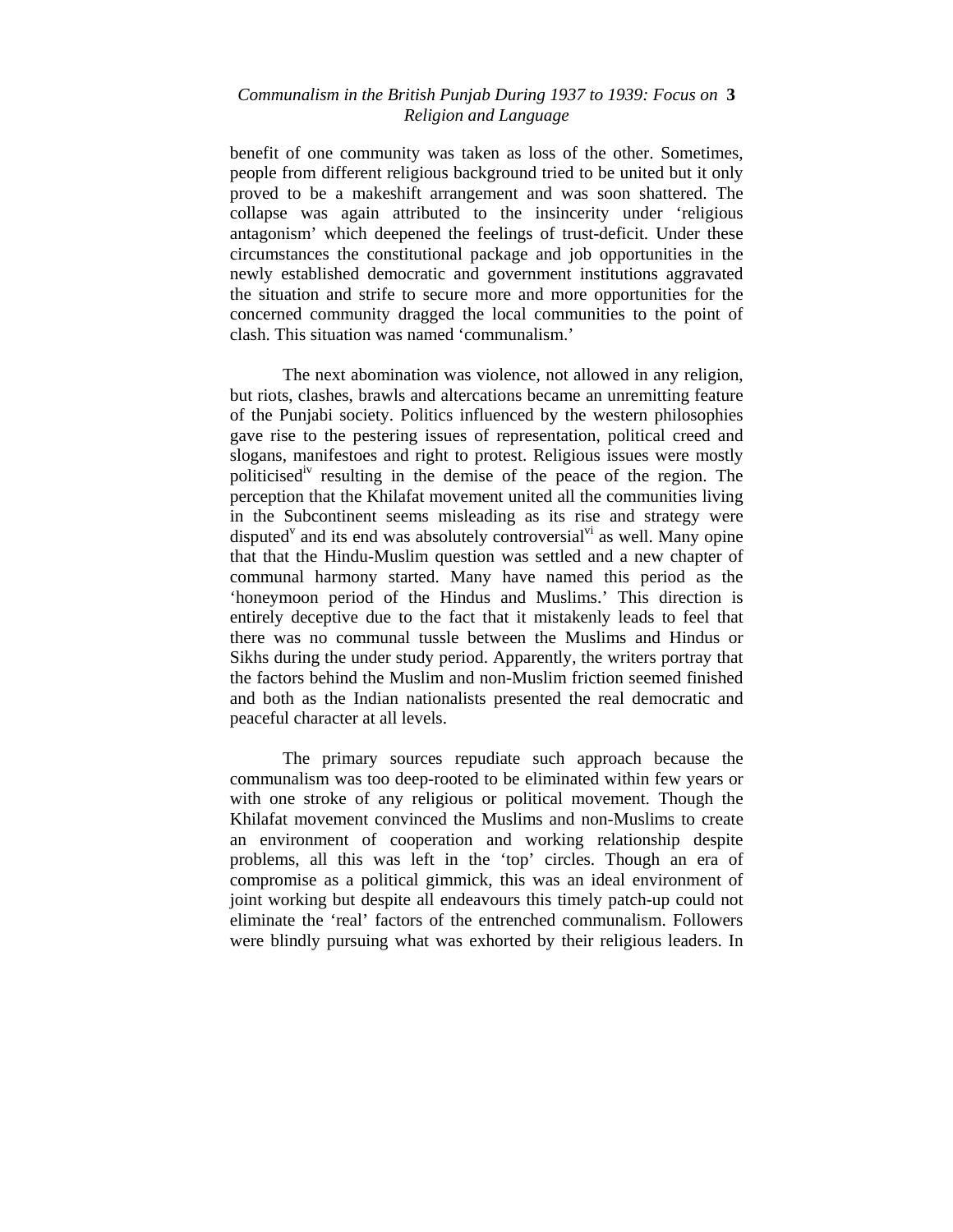this sense, even a political speech was deemed as an Islamic verdict and on the other hand, the leadership was yoked to protest together under the prevailing circumstances. Simultaneously, the communal tussle was going on with its full force at the bottom level. For the very reason, despite joint struggle, the future saw no revolutionary change in the attitudes towards communalism. The enthusiasm displayed by the Khilafatists proved timely and the Punjab witnessed a vivid divide in the Muslim and non-Muslim politics from the year 1922 onward.

 Tehrik-i-Khilafat (1918-1923) was the upheaval which not only influenced the Muslim but also the Indian politics. The Khilafat centered in Turkey (Ottoman Empire) was a symbol of Islam and Muslim unity in the eyes of the Muslims, especially of the Subcontinent. There were several sacred places located in the Empire for which the Muslims could sacrifice their lives for its security. Makkah, Madina, Karbala Mualla, Najaf-i-Ashraf, holy shrines of Shah Abdul Qadir Jilani and other Muslim personalities were the holiest places for them. All the stakes of all the Muslim sects were involved in the Turkish region which had plunged into the international politics against the Allied forces during the World War-I (28 July 1914 to 11 November 1918). Turkey joined the war on the side of the central powers.<sup>vii</sup>

The anti-British stance of the Turkish government confused the Indian Muslims who were fighting at front in favor of the British. They were at a fix because the Turkish defeat was not tolerable for them and on the other hand they themselves were fighting against them. This situation divided the Indian Muslims into pro and anti-government factions. However, this anti-British group did not intend to adopt a rebellious strategy so it attracted many including the Congress leadership particularly MK Gandhi ( $2<sup>nd</sup>$  October 1869 –30<sup>th</sup> January 1948) who was purely a religious and spiritual leader (Mahatma) of the Hindus.<sup>viii</sup> The Muslims welcomed him and rendered allegiance and respect to him. Many Muslims declared that he might be a 'prophet' if the chain of prophethood and sometimes he was presented to be an 'Hazrat Imam Mahdi.'ix One can find the disunity among the Muslims and tangibly continuity of the Hindu-Muslim or Muslim-Sikh conflicts that reflects cooperation at top level for some time and bottom remained polluted with the germs of communalism. Therefore, the separate Electorates, issue of Representation, ignoring Muslim League leadership, kine-killing, music before mosques, halal-haram issues remained problematic subjects during the 1930s.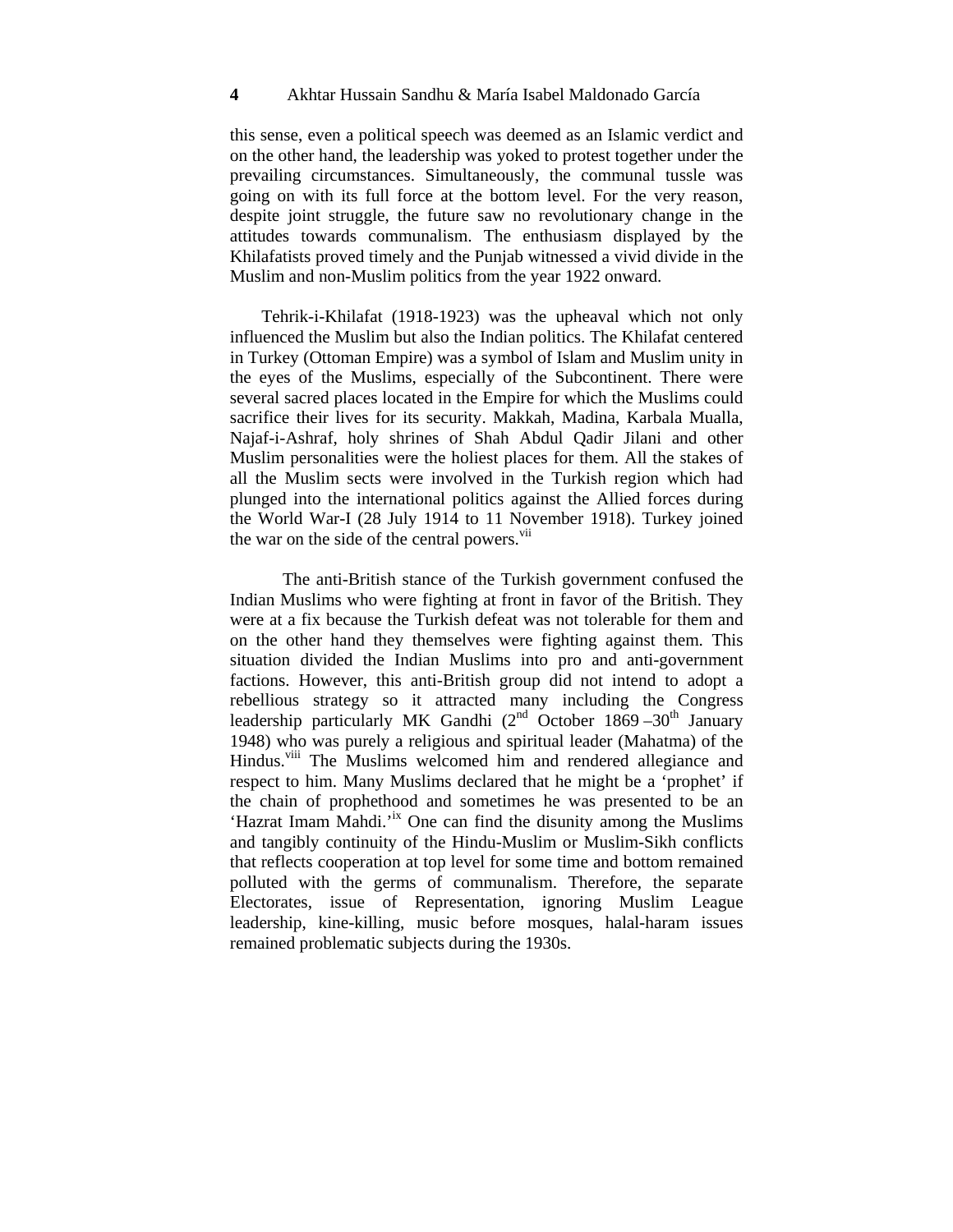*Communalism in the British Punjab During 1937 to 1939: Focus on* **5**  *Religion and Language*

# **Language Issues in India from 1937 to 1939**

According to Ethnologue the number of languages in India is 461 out of which 447 are alive and 14 extinct, 63 institutional, 130 developing, 187 vigorous, 54 in trouble and 13 dying. $^x$  Urdu and Hindi had originally developed from Sanskrit<sup>xi</sup> into the Prakrits from which Khari Bholi had derived. The split of the script gave birth to Hindi and Urdu, creating two different languages identified respectively with Hinduism and Islam.<sup>xii</sup> MK Gandhi, in 1918, had established the Dakshin Bharat Hindi Prachar Sabha (Institution for the Propagation of Hindi in South India). He, in 1937, made his standpoint clear by stating that Urdu was the religious language of the Muslims as he was, at that moment, a supporter only of Hindi language. Further, he managed an All India Educational Conference in Wardha where he invited education ministers from different provinces as well as influential educationists.<sup>xiii</sup>

 The Madras Presidency which lasted from 1937 to 1940 witnessed a series of clashes related to the opposition of the obligatory teaching of Hindi in schools which had been introduced a a special initiative of the Indian National Congress government which was led by Chakravarti Rajagopalachari. His support for Hindi language had been expressed publicly in the Sudesamithran, newspaper of  $6<sup>th</sup>$  May, 1937:

Government employment is limited. All cannot get it. Therefore one has to search for other jobs. For that and for business, knowledge of Hindi is necessary. Only if we learn Hindi, the south Indian can gain respect among the others.<sup>xiv</sup>

An anti-Hindi conference was held on the  $4<sup>th</sup>$  of October of 1937 by Periyar and the Justice Party which was led by Paneerselvam in order to protest the policy statement of Rajagopalachari. However, a government order was passed making the teaching of Hindi compulsory in more than one hundred schools on 21 April 1938. This move created unrest in the area from the proponents of Tamil and others who saw this as an attempt to overrun the Tamil movement, leading to the arrest of Periyar and other 1,197 people as well as the death of two. The Urdu speaking Muslims were supporting the Hindi language movement while the Tamil speaking Muslims supported the agitation. In fact the Tamil Brigade addressed 87 public meetings 234 villages and 60 towns.<sup>xv</sup>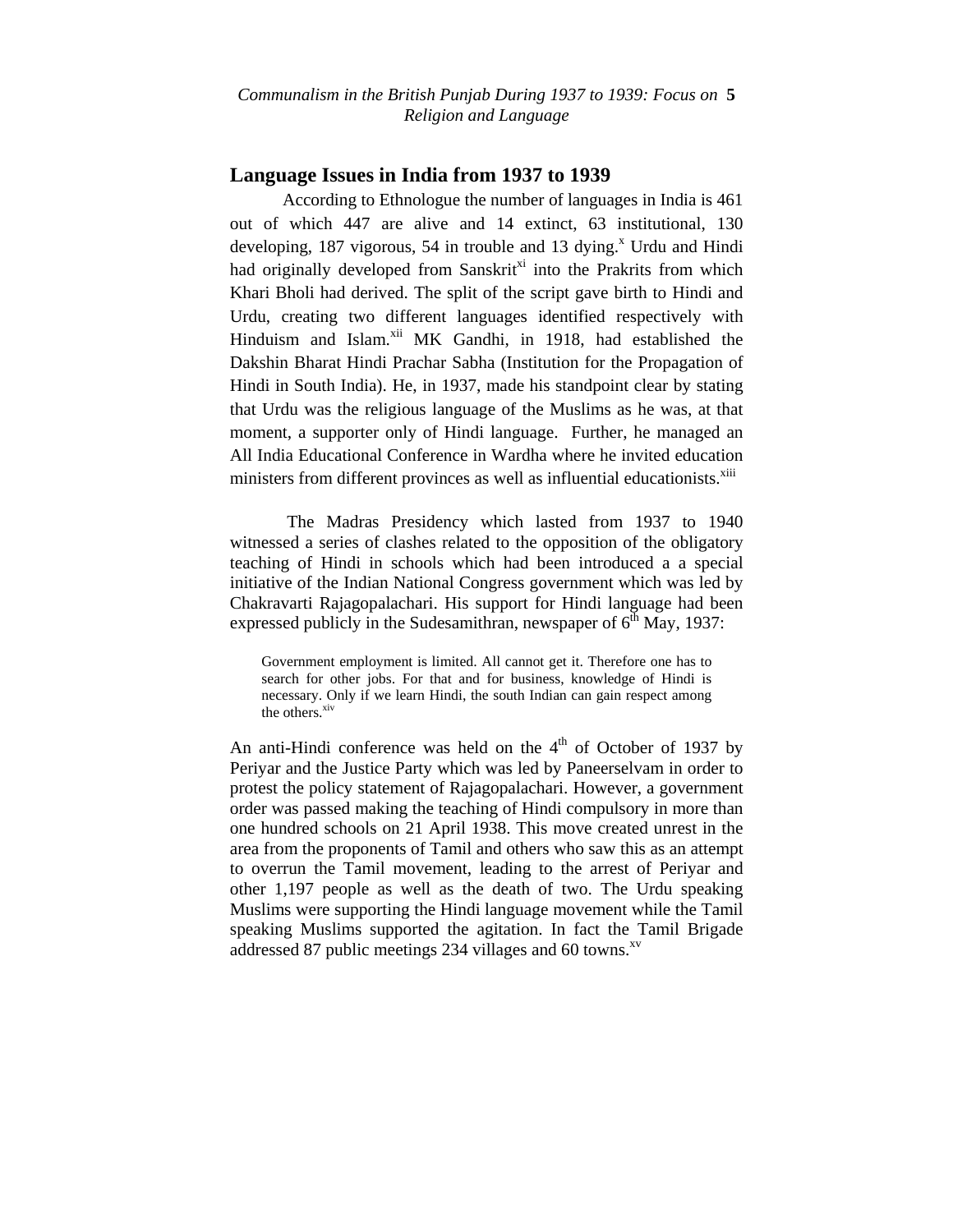The Congress Party which was ruling at the time was confused on the issue. They floated the idea of making Hindi optional or allowing the parents the choice of whether their children should learn or not Hindi language in school. Rajagopalachari kept on defending his action without giving in to the demands of the Tamil proposers. However the Congress Government of Rajagopalachari resigned on 29<sup>th</sup> of October 1939. This was the perfect opportunity for Periyar to stop the clashes on 31 October and request the Governor for the withdrawal of the Hindi order which took place in February 1940.

# **The Urdu-Gurmukhi Issue in Punjab**

Punjabi, an Indo-European, Indo-Iranian and Indo-Aryan language, is written in the Gurmukhi and the Shahmukhi scripts. Traditionally, the Gurmukhi script is associated with the religious books of the Sikhs as the script seems to have derived from the Sharada script and was later on standardized by Guru Angad Dev in the  $16<sup>th</sup>$  century. However, there are different theories as to how the proto-Gurmukhi script emerged. The word Gurmukhi means 'from the mouth of the Guru.' On the other hand, 'Shahmukhi' means 'from King's mouth.' <sup>xvi</sup> The script is based on the Nastalique style of the Persian and Arabic script. Hindus, Sikhs and Muslims of the Punjab spoke Punjabi as a first language or mother tongue but they supported their traditional languages. Lala Lajpat Rai, Punjabi leader of Arya Samaj, had not even learned the Hindi alphabets but he supported Hindi language.<sup>xvii</sup> The Sikh cultural and religious identity was rooted in Punjabi, the Gurmukhi script. Hindus supported Hindi in the Devanagari script, while the Muslim connection and identity was based on Urdu in the Nastaliq script.

This difference on the scripts according to the religious affiliation of the speakers historically gave birth to the communal dispute as language became a base of communitarian identity.<sup>xviii</sup> For example, Sir Syed Ahmad Khan in 1860's sensed communitarian bifurcation when Hindus suggested Hindi script instead of Urdu. In April 1882 Charles Aitchison, the Governor of Punjab, was petitioned by Guru Singh Baba from the Sikh National Association to make Punjabi written in Gurmukhi the medium of instruction for the Sikh community, to which the Governor replied that excluding the Sikh children from instruction in Urdu would place them at an extremely disadvantaged position with respect to their fellow countrymen as it would be impossible for them to continue their studies beyond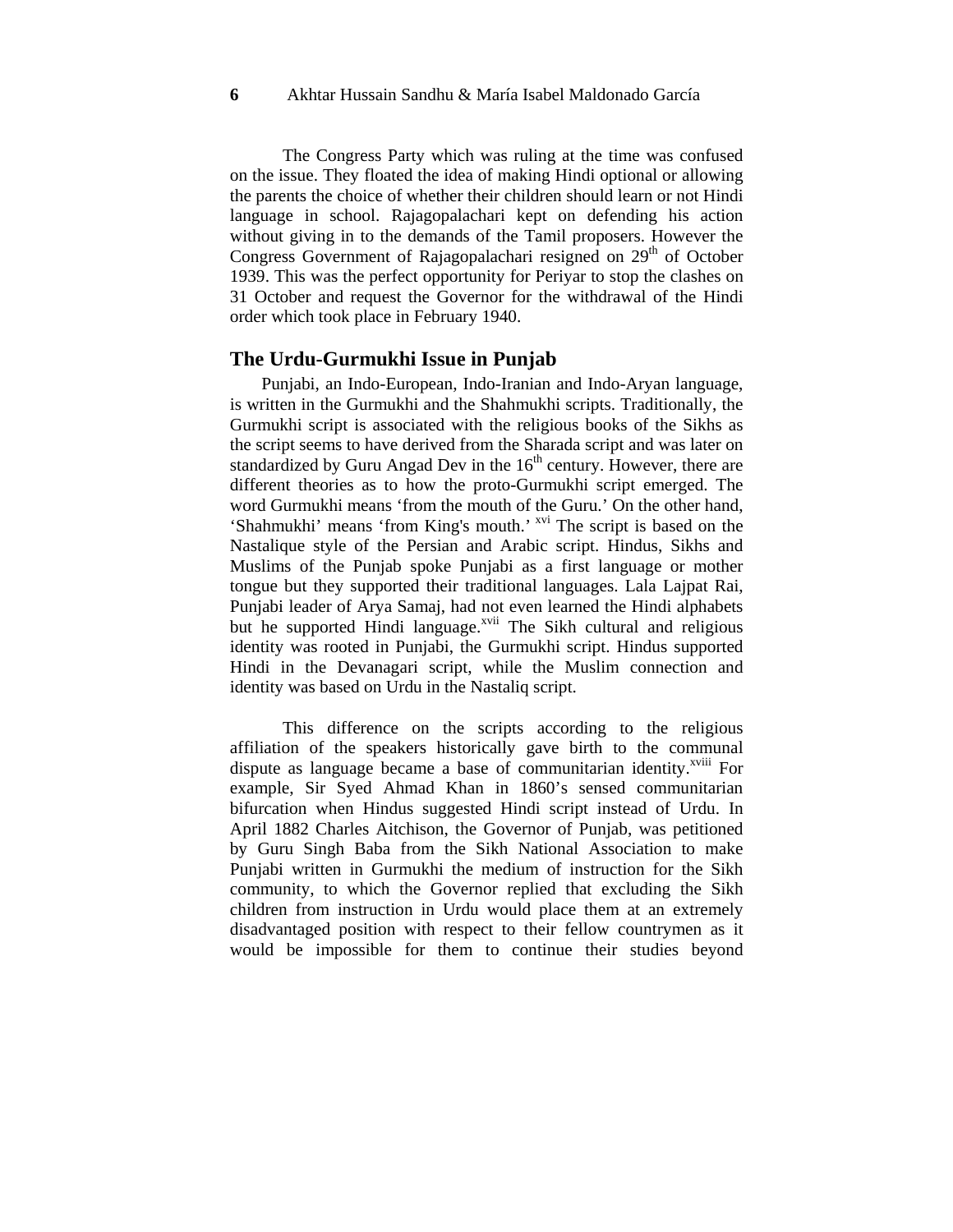# *Communalism in the British Punjab During 1937 to 1939: Focus on* **7**  *Religion and Language*

elementary education to middle and high school. $x$ <sup>ix</sup> In this sense, the Sikhs never achieved their target. Sikhs with support from the Hindus maintained their demands for Gurmukhi or Punjabi scripts to be used schools and universities. , Sardar Jodh Singh stressed the learning of Ghurmuki by all Sikhs, at the Sikh Educational Conference that took place at Lyallpur. The Conference gave birth to several resolutions for introduction of Gurmukhi in the educational institutions.<sup>xx</sup>

During the years before the partition the script and language issues continued. The Sikhs who were against Quaid-i-Azam were relaxed when Nawab Khizer Tiwana, the last Punjab Premier, refused to pay allegiance to the Muslim League leader because this meant from a linguistic point of view that they were in a better position to claim their Gurmukhi rights apart from others. $x^{\text{xxi}}$  Other efforts in favor of the Gurmukhi script took place such as the meeting between Quaid-i-Azam and Kartar Singh, to which Quaid-i-Azam responded favorably<sup>xxii</sup> as well as the meeting between the Akali leaders and Maharaja Kapurthala.<sup>xxiii</sup>

# **Shahidganj Mosque Affairs**

The Shahidganj Mosque<sup>xxiv</sup> issue, the only major brawl between the Muslim and Sikhs in the British Punjab, continuously disturbed the communal peace. It emerged in 1935 but the subsequent years seemed influenced by this conflict. Although Quaid-i-Azam's visit to Lahore restored peace<sup>xxv</sup> but the court proceedings relating to the Shahidgani Mosque did not let the communities bury the bitterness. In May 1936, the District Judge gave decision of Shahidganj case filed by the Muslims in favour the Sikhs. The Muslims approached the High Court for appeal that kept the pace of tension in the coming years. Sikh politics remained anti-Muslim as usual and on the Shahidganj issue, the Shromani Akali Dal took oath from their candidates to protect the Gurdwara Shahidganj. Interestingly, Sardar Sunder Singh Majithia, head of the liberal and elite group, Khalsa National Party, also took oath to fight for Shahidganj<sup>xxvi</sup> that exposes the so-called secular and cross-communal claim of the Unionist party.

According to the Governor of the Punjab, Baba Kharak Singh, head of Central Akali Dal, adopted fanatic and unreasonable tone and language during the talks and statements on the Shahidganj issue and caused the trouble and excitement to continue.<sup>xxvii</sup> The Muslims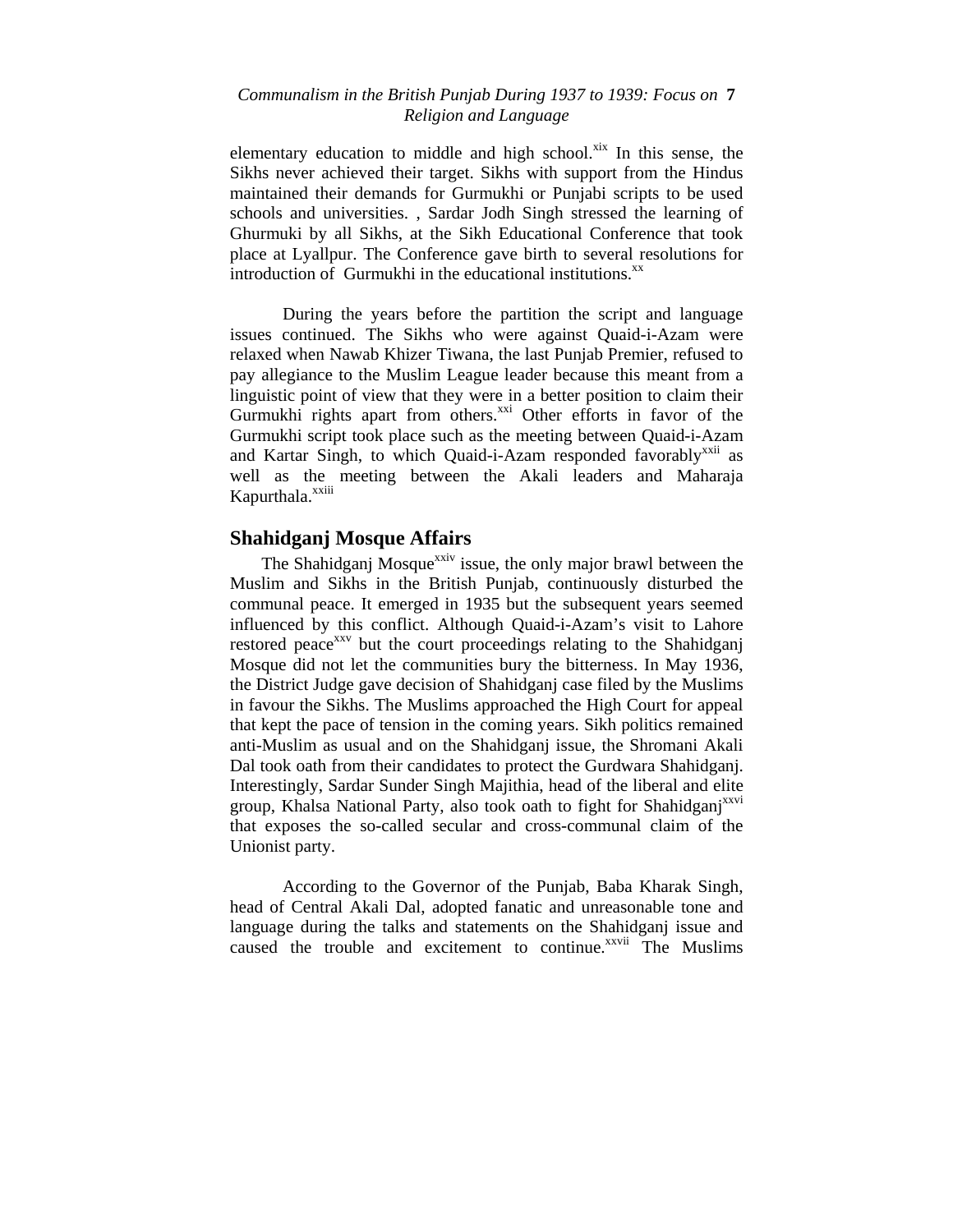remained sensitive regarding the Mosque issue and even in 1940, Sikhs were attacked by a Muslim student in the Shahidganj Gurdwara. SSP, Gainsford revealed that the student fury over the Muslim sacred place was based on the fact that it was under the Sikh possession.<sup>xxviii</sup> On 22 July, 1937, 5000 Muslims in Lahore celebrated the Shahidganj Martyrs' Day in which Maulana Zafar Ali Khan made a speech, "The mosque was more sacred than *Jhatka.* If the Sikhs wanted freedom of religious rights, they should first return the mosque to the Muslims."<sup>xxix</sup> The dispute over the ownership of the Shahidganj Mosque continued and decision on the mosque as an immovable property was given in favour of the Sikhs. Justice Din Muhammad stated that a mosque once established could never be treated as private property since all proprietary rights of individuals had extinguished.<sup>xxx</sup>

Villages observed a clear-cut divide on religious basis but the cultural setup maintained coexistence. Therefore, rural areas seemed immune of communal fight but not communalism but new turn was the mass participation in the political processions and publishing activities made them aware of the core differences entrenched in religion and communitarian contests for economic and political pursuits. Communal problem emerged in Jandiala Sher Khan, District Sheikhupura between the Muslims and non-Muslims that disturbed the other areas like Khanqah Dogran as well. The issue was that on  $5<sup>th</sup>$  November 1936, a Muslim expressed his anger on a Muslim lady on selling *ghee* to a Hindu shopkeeper. This problem resulted in a communal tension and in a crowd fight a few Hindus got injured slightly.<sup>xxxi</sup> In 1937, communal tension again prevailed in Jandiala Sher Khan on the Jhatka and Master Tara Singh had pointed out the Muslim-Sikh conflict at Jandiala Sher Khan affairs in a letter to the Punjab Premier. He vociferated that the Jandiala Sher Khan incidents were the outcome of the Premier's speeches and statements therefore, the communal mentality of the Punjab government was encouraging and inciting the Muslims against the Sikhs.<sup>xxxii</sup>

The Governor of the Punjab informed the central authorities that the communal trouble in the Sheikhupura district remained confined to the place some distance away from the Diwan in which six persons lost their lives but it "was not followed by a general fight between the Sikhs and Muslims who numbered about 6000 and 3000 respectively." The district administration present there performed their duty effectively in preventing further clash. It was reported that communal fracases are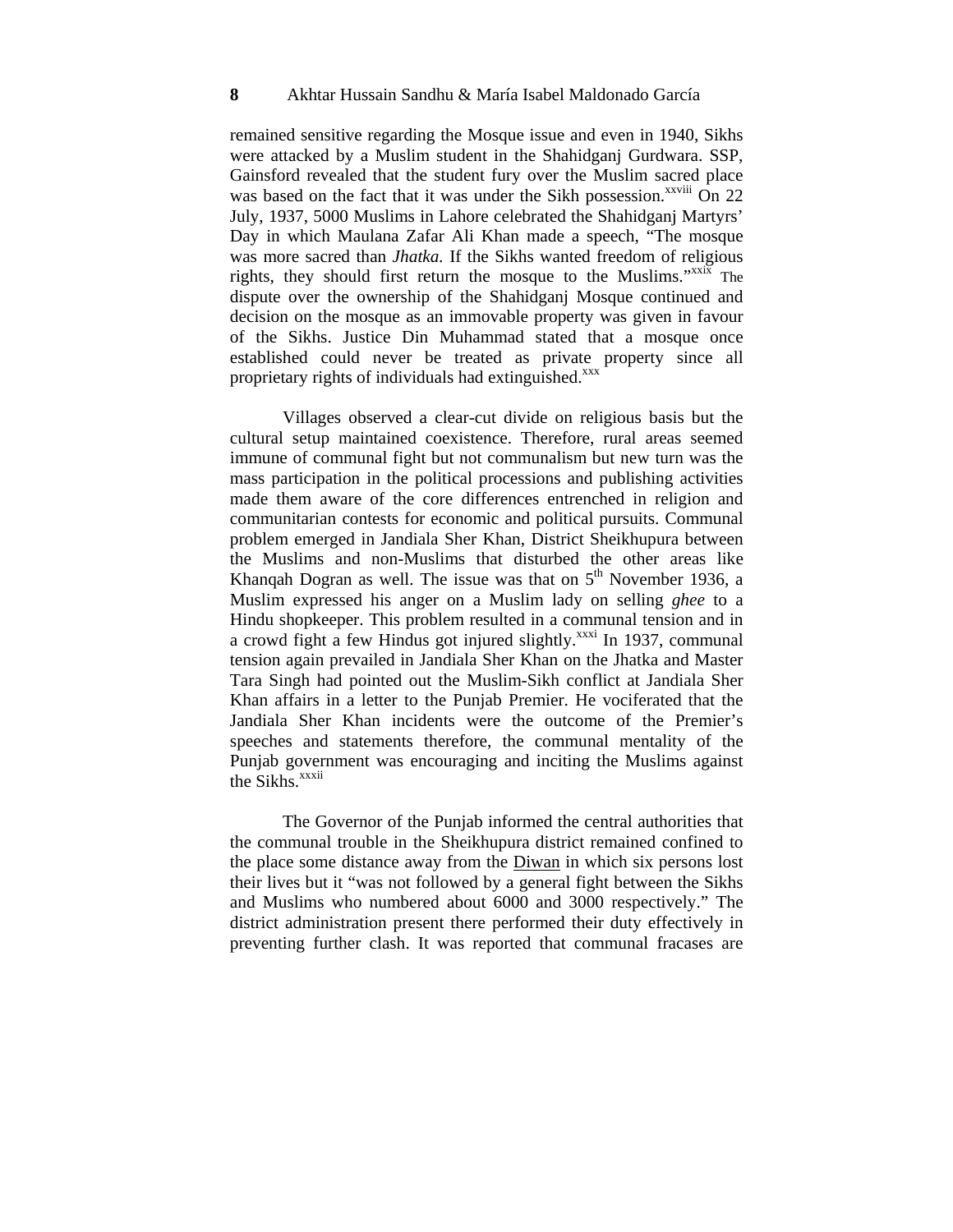# *Communalism in the British Punjab During 1937 to 1939: Focus on* **9**  *Religion and Language*

becoming common. Sikhs exploited minor communal events by protesting and gathering mobs causing clashes between the two communities. The report also observed the situation from different angles and laid down stress on the inevitability of the law and order situation. The government sought to ensure the freedom of religious activities but law and order would be paramount. The Governor opined that a clash between agitators and police would be inevitable in this situation "but the alternative is to allow provocative acts to continue with the consequent spread of communal trouble" that the government could not afford. Except Sheikhupura, communal trouble in Panipat and Mandi Baha-ud-Din (Gujrat)<sup>xxxiii</sup> was also growing.<sup>xxxiv</sup> The conversion of a Sikh youth to Islam created problem in the Gujrat district.

In Ferozepore, a Hindu married woman eloped with a Muslim,<sup>xxxv</sup> event started a new chapter of communal hatred. Military marching of the Nihang Sikhs alarmed the Muslims of Gujrat district.<sup>xxxvi</sup> On  $3<sup>rd</sup>$  June, on the missing of a Nihang Sikh aggravated the communal frenzy as Sikhs believed the Nihang killed at Ala (Gujrat district). Although, the Sikh murder was not confirmed however the Sikhs were inclined to blame the Muslims because of the already stringent environment. The Sikhs collected funds to arrange protest against the murder that infuriated the local Muslims. On 13 June, the Muslims attacked a few Sikhs present at railway station Harriah to telegraph to the district authorities for police arrangements at Ala. On 15 June, Sikhs held diwan. The police was patrolling but could not prevent the Muslim attack and resultantly one Sikh lost his life while several were injured. The Police took drastic action and 4 Muslims were killed in the police firing.<sup>xxxvii</sup> Master Tara Singh criticized the Premier's visit to Jalalpur Kikhan (Gujrat).

To him, Sir Sikander became guest of a *Pir* (heir of spiritual leader) who was the "soul of the Muslim aggressive movement in that ilaqa." His public speech and private talks with the local Muslim leaders meant to provoke them against the Sikhs and his visit could set in a new wave of persecution of the local Sikh workers by the local officials and the Muslim.<sup>xxxviii</sup> The Indian National Congress maintained its strategy to make the fullest use of the Sikhs in the Punjab against the Muslims. On 17 and 18 November 1937, it along with its Sikh allies they appeared in the *Puran Mashi* fair at Nankana Sahib, Sheikhupura district<sup>xxxix</sup> but their statements made to a political conference. Dr. Satyapal, the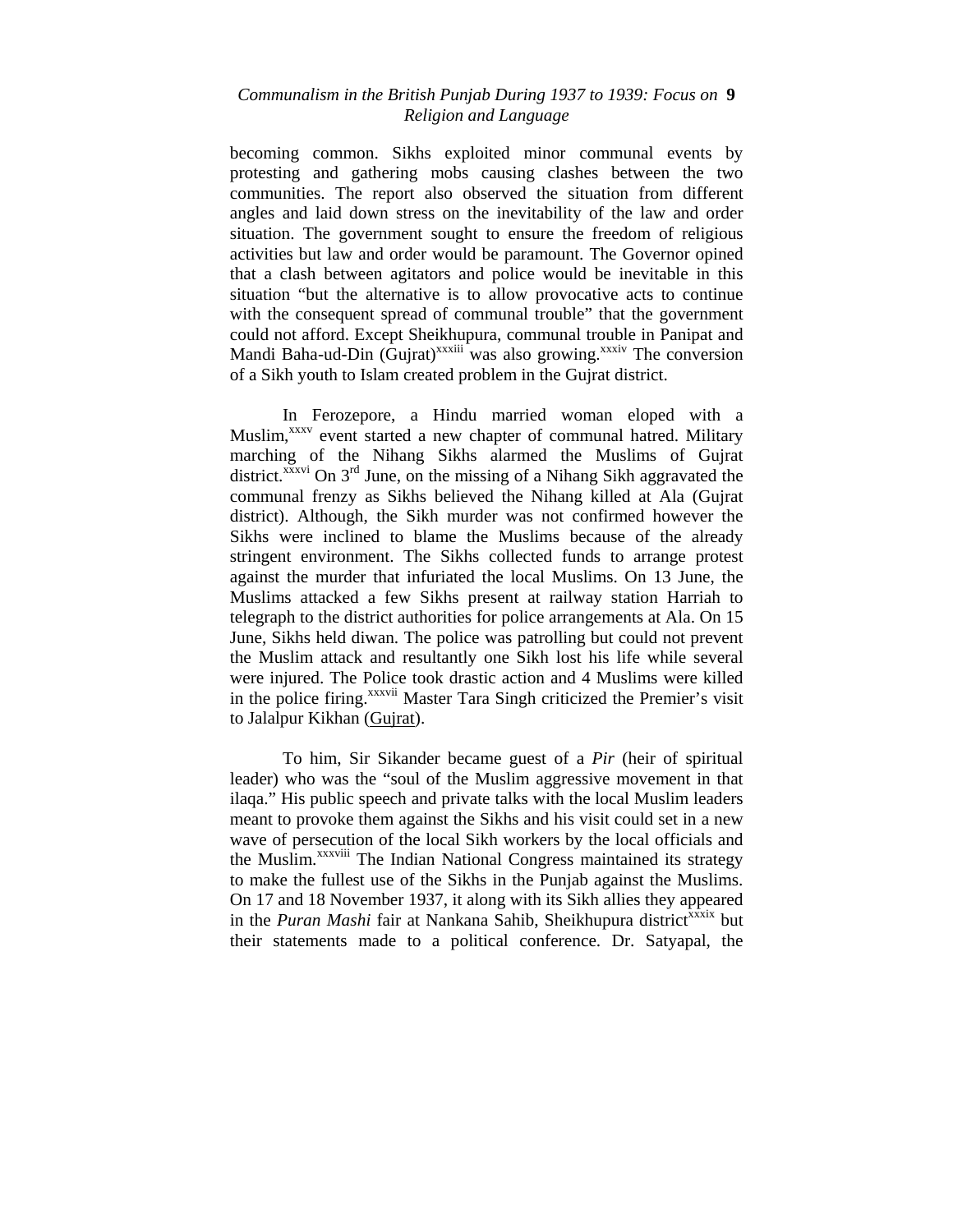provincial Congress President, presided over the gathering. Dipalpur was also an important town wherein the communal problem prevailed and an incident of burning the *Granth Sahib* in a local Dharamshala on 22 November night was reported. It was said to be a retaliation of destroying *Quran-i-Majeed* on 1 October. Obviously Sikhs from Dipalpur and Mandi Baha-ud-Din district Gujrat experienced severe protest:

Sikhs …followed the lead of the Sikhs of Rawalpindi and refused to take out processions on the occasion of Guru Nanak's birthday. Licences already secured from the police were returned under instructions from Amritsar. <sup>xl</sup>

Sectarian tension within the Muslim community sometimes dented the Muslim unity but it was mainly confined to the local areas because of the non-Muslim threat. In Kunjah (district Gujrat) a Sikh Sub-Inspector of the Police was conducting an inquiry regarding the *Shia-Sunni*  friction but a Sunni Muslim killed him while the report pointed out the Sikh sympathy in favour of the *Shia* party.<sup>xli</sup> A dispute took place between the Muslim sects, *Ahli-i-Hadi*s and *Ahl-i-Sunnat*, after the "murderous assault in Amritsar on Maulana Sanaullah by a *Sunni*  youth."<sup>xlii</sup>

The political atmosphere remained sensitive too and Sir Sikandar Hayat's tilt towards the Muslim League proved to be a severe jerk for the non-Muslim allies in the provincial assembly. Sikhs and Hindus registered reservations on the Jinnah-Sikander Pact of October 1937, which declared all the Unionist Muslims as the League's members too. He assured in Jalandhar that his pact with the League would not disturb the Unionist coalition arrangements but the Governor doubted whether Sir Sikandar had "cleared his position with Jinnah." He reported that the Ministers toured throughout the province and he was briefed about the government hold over the affairs "but so far have seen little results." HW Emerson reiterated that the British could not afford to let the political champions propagate their violent agenda.<sup>xliii</sup>

The political alignment on the League-Unionist rapprochement resulted in new wave of criticism from different parties and groups during this period and Ahrars kept on condemning the Muslim League on the Jinnah-Sikander Pact. The local committee of Ahrars of Rawalpindi unleashed support to the Congress and campaigned to attract the Muslims to join the Congress party. The Muslim League countered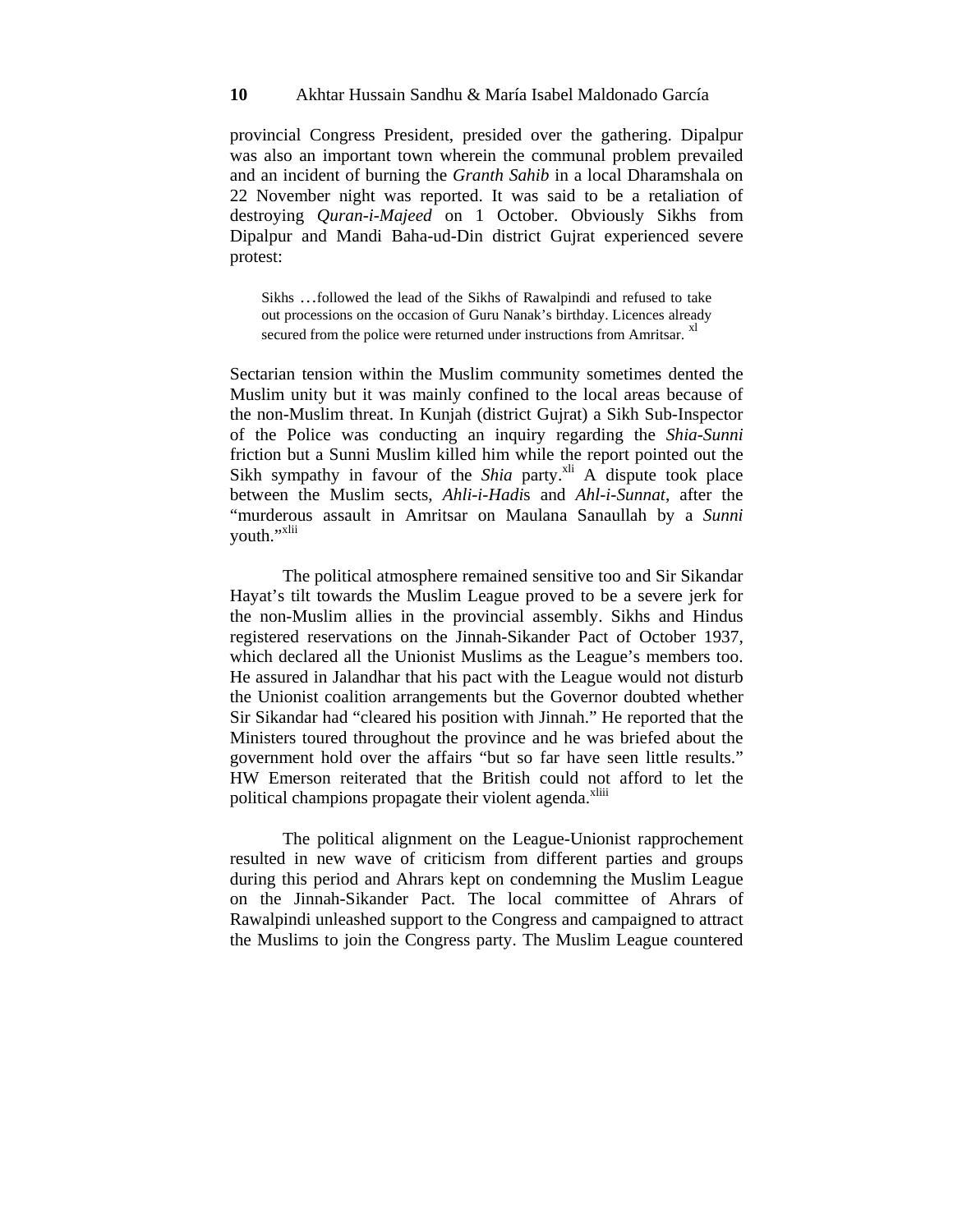# *Communalism in the British Punjab During 1937 to 1939: Focus on* **11**  *Religion and Language*

all the rival drives successfully and took wise measures as the changing pace of time demanded. Several District League Committees were established by the League workers to stimulate the crowds.<sup>xliv</sup> The relations between the Sikhs and the Muslims at Daulatala (Rawalpindi) suffered due to a dispute over a Jhatka meat shop.

# **Jinnah-Sikander Pact and Communal Issue**

Jinnah-Sikander Pact was concluded at Lucknow on 15 October 1937 and Sir Sikander along with other Unionist Muslim members of the Punjab Assembly became the League members. The Muslim Mass Contact Movement of the Congress<sup>xIv</sup> and stature of Quaid-i-Azam convinced Sir Sikander to join the League camp. Sikh and Hindu members particularly of the Congress had already been united in the Assembly. Master Tara Singh supported Nehru by expressing his views about the Muslim Premier that "the Premier was a stooge for the British, and that he was consolidating the Muslim position in the Punjab."<sup>xlvi</sup> Emerson reported this to the Viceroy Lord Linlithgow stating that the Premier was unaware of what he had done at Lucknow nevertheless, he still enjoyed friendly relations with Sir Sunder Singh Majithia, Raja Narendra Nath, Ch. Chhotu Ram, Sir Gokal Chand Narang (influenced by Raja Narendra Nath) and other Sikh and Hindu leaders. He wrote about the sensitive and under-control situation:

I still do not know whether Sikander went to Lucknow with the previous intention of coming to an agreement with Jinnah or whether he was carried of his feet by Muslim enthusiasm. He certainly did not realise the implications of what he was doing, nor he did appreciate the position for some time after his return. He did not consult his colleagues previously about his action. The situation was and still is much complicated by different versions as to what happened at Lucknow. …I have advised him very strongly to be careful not to issue anything likely to give rise a public controversy between Jinnah and himself, and I understand that he is in correspondence with Jinnah on the matter. In the meantime, although the Hindu and Sikh Ministers are a little uneasy, they are sticking loyally to the Premier.<sup>xlvii</sup>

Akali Sikh MLAs and the Executive Committee sought deeper relation with Congress under the threat of the Jinnah-Sikander Pact. They desired a strong opposition to the Unionist Party in the Punjab.<sup>xlviii</sup>

Nihang Sikhs of Gurdwara Baba Phula Singh, Amritsar attacked a Muslim because his cattle strayed into the Jand belonging to the Gurdwara. Other Muslims retaliated by attacking the Sikhs too.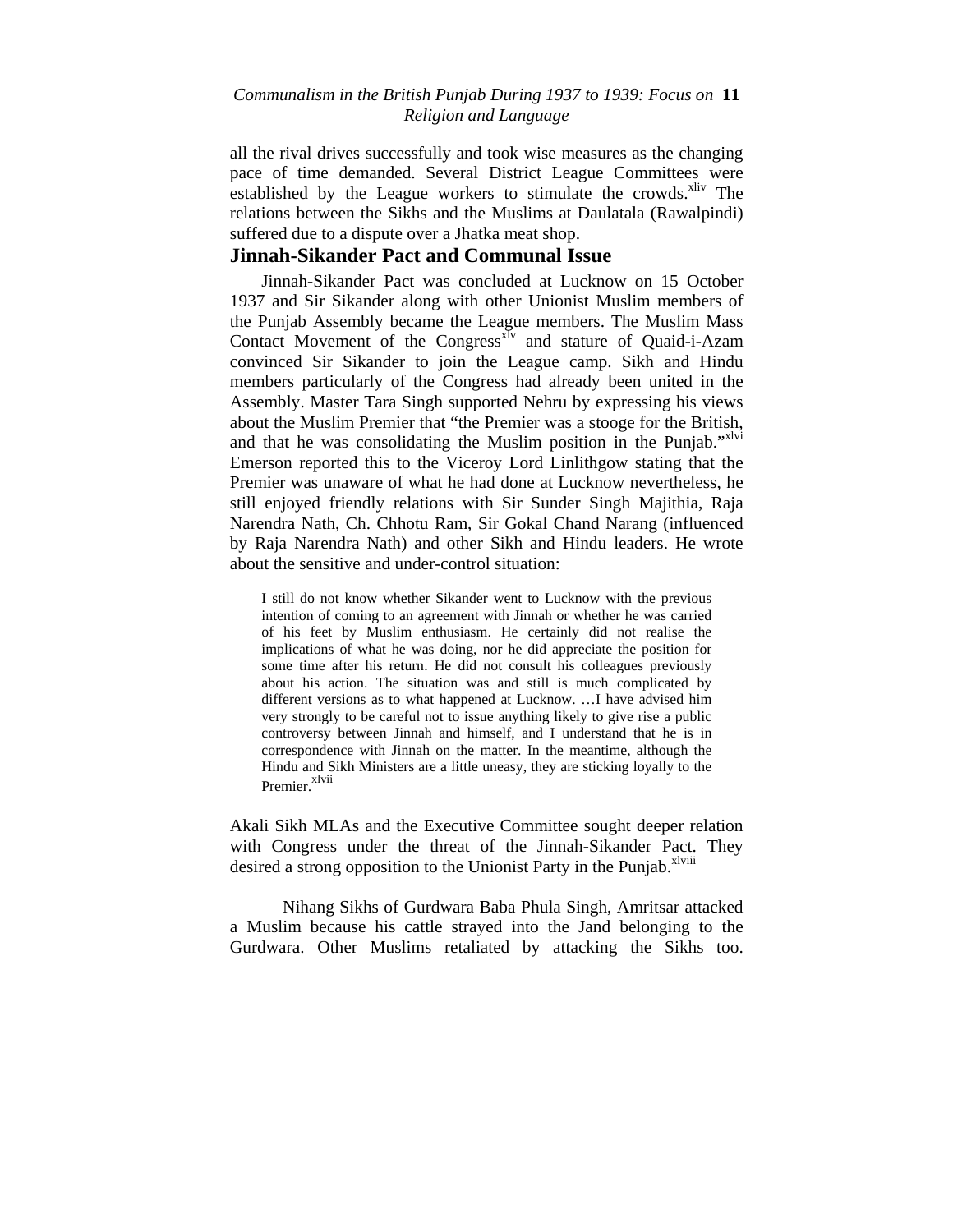Although the fight was not a communal one but there was a grave danger to be coloured as Muslim-Sikh tension.<sup>xlix</sup> During early months of 1937 the Hindus and Sikhs of Dhurnakka (Attock district) along with the Muslims enjoyed opening ceremony by performing an *Akhand Path* on the rebuilt of an old Gurdwara. Nevertheless a false rumour regarding *jhatka* in the Gurdwara created ill-will and a crowd of Muslims from suburbs advanced on the village. The Sikhs ensured them that no *Jhatka*  music during the prayer times would be done but this settled issue was revived by the mischief-mongers that generated communal tension in numerous villages.<sup>1</sup> Tensions were observed between Muslims and Sikhs in the Attock district over the rumors spread about the Shahidganj mosque issue which had been happening in Lahore.<sup>li</sup>

Naranjan Dass Mohaya stated that the Punjab had been privileged in regards to the communal stability. However, right after the Unionist ministry took over office the communal uprisings took place in the area. The disturbance against religious peace namely, *Jhatka, halal*, cowkilling, music before Mosques and Muslim, Hindu and Sikh festivals continued and were the main reasons behind these uprisings. The unrests commenced in the 1930's in Kot Bhai Than Singh (district Attock), Amritsar, Panipat (District Karnal), district Gujrat, Multan, and Tallagang (Attock) disturbed the goodwill between the two communities.<sup>lii</sup> There were allegations by Master Tara Singh that harassment of Hindus and Sikhs had taken place with the purpose of encroaching homes and this had been carried out by Sardar Mohammad Nawaz, a Unionist and a first class Honorary Magistrate. According to him he had humiliated the Sewadars of the Gurdwara while the Sikhs at the same location were assaulted twice:

Murder and sacrilege and other felonious acts that were committed by the employees and servants of the Sardar on the  $1<sup>st</sup>$  day of April, 1937, the day you assumed charge of office, have no parallel in the history of the British Administration in India, and I am sure that the previous Punjab Government. Pro-Muslim as it was, could not have suffered these acts without taking drastic action against the Sardar to prevent the recurrence of such incidents.<sup>lii</sup>

Masterje complained against the pro-Sardar attitude of the Premier and registered a protest against Sardar Mohammad Nawaz Khan who had divested of his official powers as a Magistrate. Moreover, a Sikh and a Hindu working at a small hotel in Jhelum killed a chicken by *Jhatka*  method in front of the shop of Sant Singh, murdered some time ago by a Muslim fanatic that infuriated the Muslims but the police ensured peace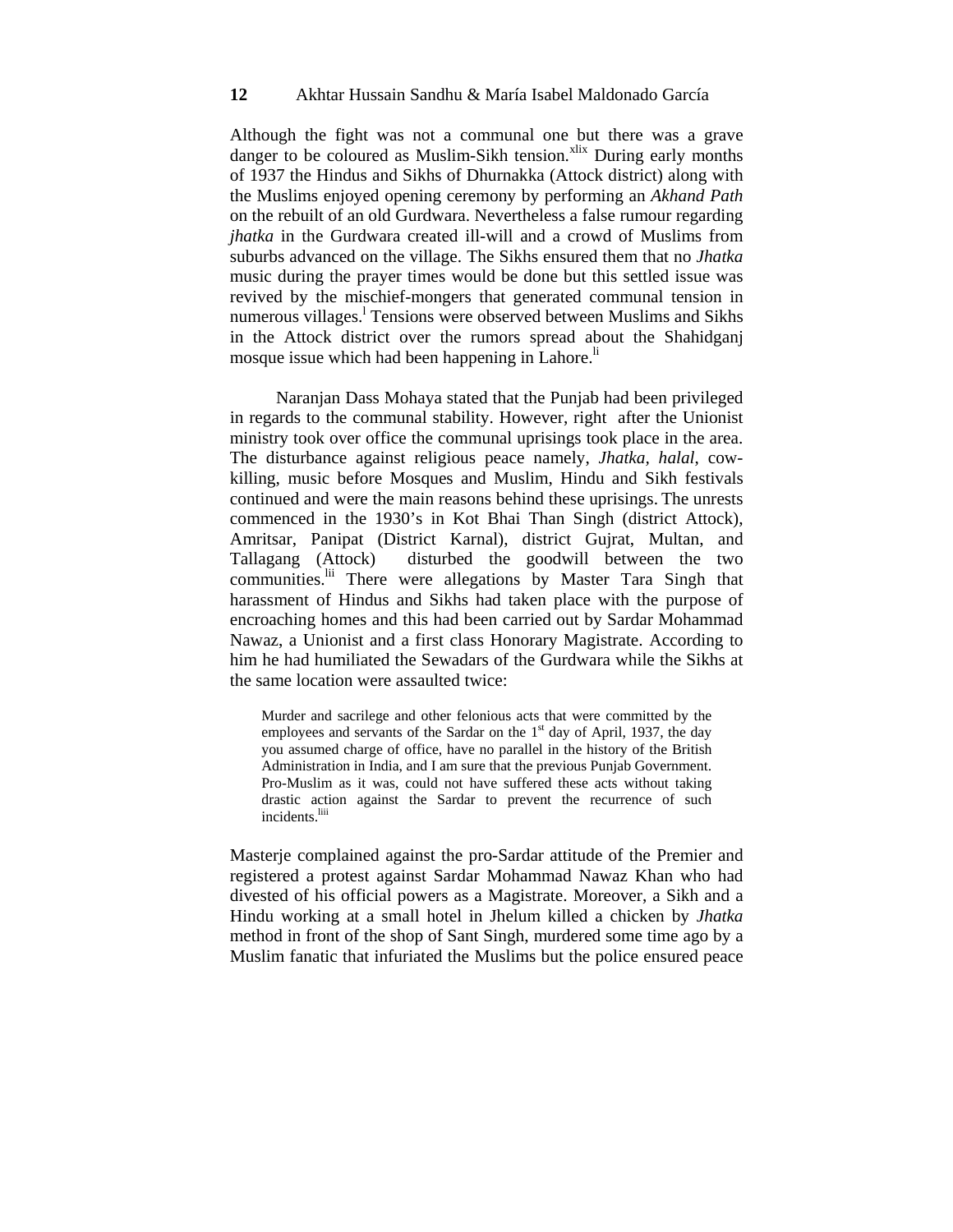# *Communalism in the British Punjab During 1937 to 1939: Focus on* **13**  *Religion and Language*

of the areas through proper measures.<sup>liv</sup> In Jhelum there was agitation by the Hindus on the slaughter of kine and an extended strike with a boycott of Hindu shops as the Muslim retaliation has been observed.<sup> $N$ </sup> In Lyallpur, (now Faisalabad), a boy attacked the Sikhs who were at protest against the construction of the Cantonment slaughter-house at Lahore that caused severe communal tension but the police did not let the trouble spread. In Chak No. 80 G.B. of Lyallpur district a band of 15 "Sikhs came by night and demolished a mosque." In Gujranwala district, the Sikhs of Bardi Chima and the Muslims of Gilwali, fought over the theft of a mare that left caused two Sikhs casualties.<sup>Ivi</sup> The region was affected by communal tension throughout and the communitarian relations were increasingly unsatisfactory. On  $30<sup>th</sup>$  May, a member of the Khaksar organization, killed a Sikh shopkeeper at Jhelum.<sup>lvii</sup> Elections of the Town Committee at Khudian, Lahore district (now district Kasur) caused severe communal tension.<sup>lviii</sup>

On  $21<sup>st</sup>$  October, 1937 Emerson through a letter to Linlithgow expressed that Sir Sikandar was losing popularity among the Sikh and Hindu allies and subsequently his image as cross-communal and secular leader would be vanished. The Premier had become a Muslim leader and the Hindu and Sikh allies would gradually disown him.<sup>lix</sup> Master Tara Singh expressed his dissatisfaction on his pro-Muslim policies in a letter written to Sir Sikander dated  $10<sup>th</sup>$  September, 1937. The British Government, to him, continued exploitation of India and during the near past they cajoled the Muslims. He explained that Sikhs would never succumb to a Punjab politically dominated by Muslims. Quoting many injustices done to the Sikhs in different areas of the Punjab he massively criticized the Premier. $\frac{dx}{dx}$ 

Cognisant of the fact, Master Tara Singh supported the five professors of Khalsa College, Amritsar who were removed by the government. He pointed out the government's exploitative intention in this matter as decision was made in a meeting of the Enquiry Committee of the Khalsa College in the presence of Sir Sundar Singh, Nawab Liaqat Hayat and Maharaja Patiala. To him, the government intended to weaken the Sikhs by creating dissension and doubt in their ranks.<sup>1xi</sup> The persecution of the Sikhs was protested by Master Tara Singh as well as the non-inclusion of the Shiromani Akali Dal and the Shiromani Gurdwara Parbandhak Committee members in the Unity Committee constituted by the Premier. The official agencies were assigned to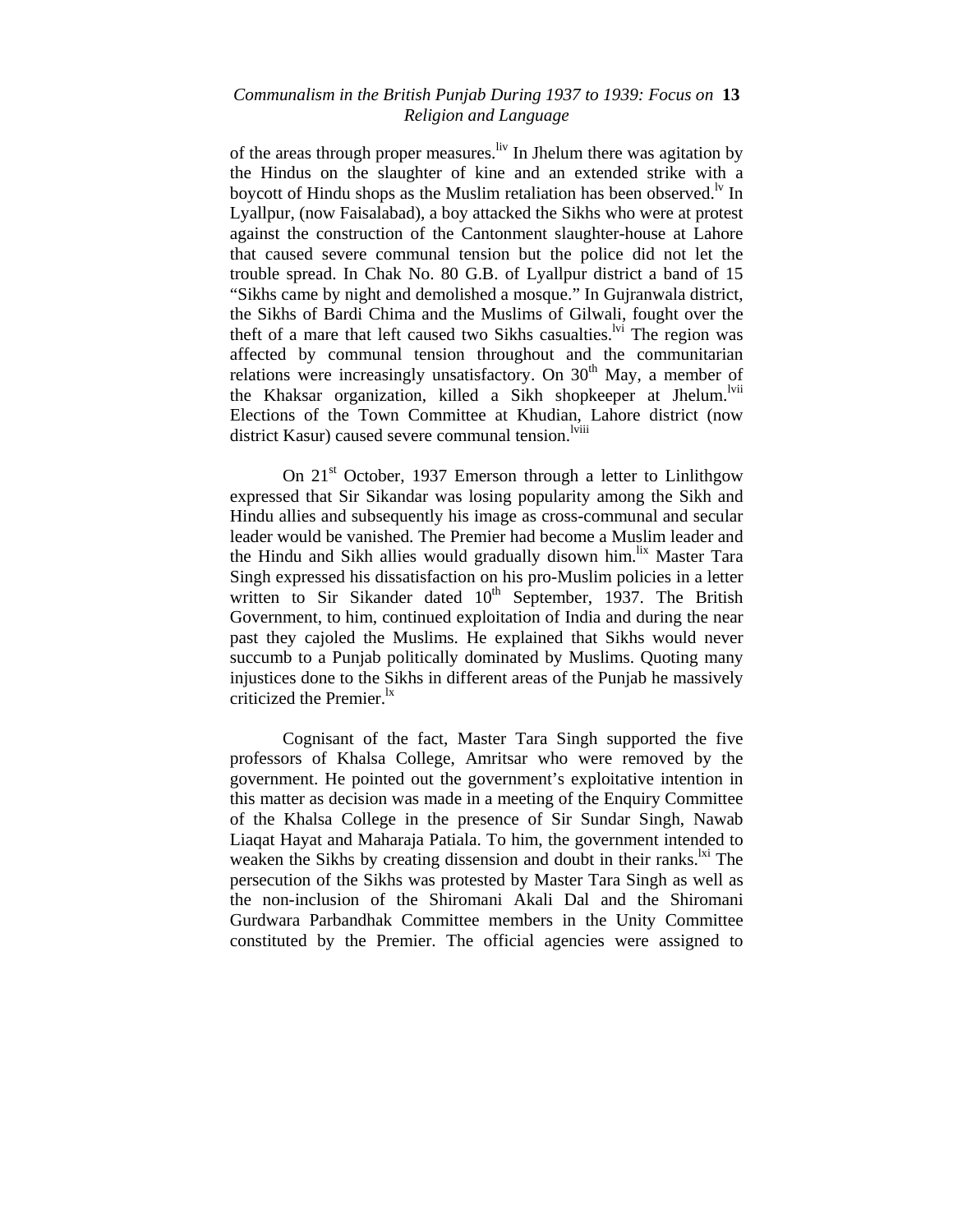collect home addresses of the members of the Executive Committees of the Akali Dal and SGPC that exposed the anti-Sikh drive of the Unionist government. Expressing determination, he vowed to sabotage the government policies against the Sikhs and advised the Premier to govern with justice:

And work for the freedom of the country and the amelioration of the economic and social condition of the starving millions living in the province. God had given you powers which are flowing into wrong channels. For God's sake rise above the limits of narrow communalism and work for ushering in an era of liberty, equality and fraternity. If you could listen to this feeble voice from wilderness and take to the noble work of liberating the country and serving the masses, my services and of those whom I represent will be at your disposal. May God help you.<sup>lxii</sup>

Communal tensions on religious issues seemed to have kept growing following the Eid-ul-Zuha events of the previous year, 1937. On the religious fronts, the disputes continued over the calling of *Azan* and an attack on the Muslim cleric (imam) by the Sikhs in the Gurdaspur district.<sup>lxiii</sup> Riots broke out in Hissar town over the permission of the government of the Muslims sacrifice of cows in which one Muslim and one Hindu lost their lives. The secret report stated that Emerson wrote to the Viceroy stating the real culprits had not been arrested and the Muslim SP and Sikh DC's performance was not up to the mark due to the different reasons and they should be transferred.<sup>1xiv</sup> Similar troubles happened in Dera, Kunjah over the slaughter of cows.

Further, At Kot Faten Khan (Attock) the erection of a wall by the Sardar bothered the Sikhs because it was blocking the path they used for water transportation to their Gurdwara. When they tried to demolish the wall the police intervened.<sup>lxv</sup> Trouble between the Ahmadis and the Sikhs at Qadian (Gurdaspur) over the graveyard issue caused tension in the area.<sup>lxvi</sup> The Sikh and Muslims of Raja Jang in the Lahore district (now a part of Kasur district) fought on *Azan* in the mosque. The Sikhs, land owner and rich, never allowed the unfortunate Muslims to say the prayers in the mosque. The Sikhs attacked the police as well. In 1937, the Muslims protested against this injustice but the Sikhs attacked and killed two Muslims while left hundreds as injured. The government established a police chauki (post) in 1939 at Raja Jang under the Lulliani Police Station with a punitive police tax on the Sikhs while the Muslims got exemption from this tax. The Sikhs did not allow the Muslims to use their fields for their cattle and forced the Muslim children and women to be away from their lands that created much problem for them especially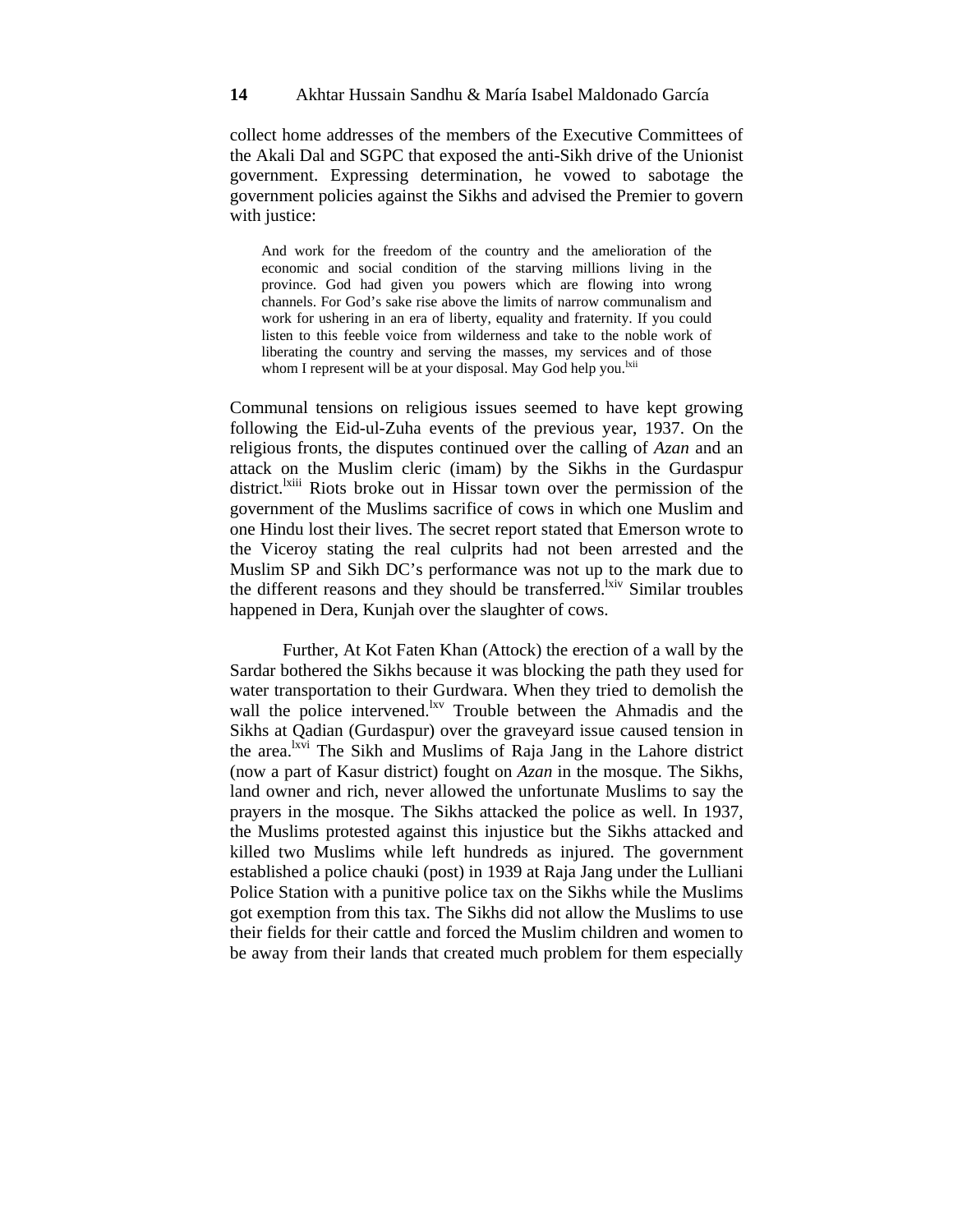# *Communalism in the British Punjab During 1937 to 1939: Focus on* **15**  *Religion and Language*

for the call of nature.<sup>lxvii</sup> The Governor expected that the agreement that was arranged by the local officers between both parties would conclude the disputes and both communities would be able to live in harmony.<sup>lxviii</sup>

However, another fight occurred in village Mir Muhammad which left five Sikhs injured and to which they retaliated against the Muslims on Canal Bank.<sup>Ixix</sup> The Sikhs by securing SGPC, Amritsar and Sikh Assembly members support, reversed tax and later on managed to impose tax on the underprivileged Muslims. SDO Balwant Singh Nalwa revised the tax proposal in favour the Sikhs. The Muslims appealed to the Governor and the Governor-General for restoration of the police tax exemption in April, 1940.<sup>lxx</sup> The Raja Jang Muslims were unable to avail their religious as well as their constitutional rights because they were poor and under the dominance of the Sikhs.

Allama Muhammad Iqbal suggested the idea of a Muslim state while the Sikhs floated a similar idea during the RTC. Sikhs pursued the demand of partition to secure a Sikh majority which the Muslim League initiated the Pakistan scheme in March 1940, nine years after. Again the League's demand was made at a party level session while the Sikhs demanded it in a formal and official meeting in which all the ruling and ruled stakeholders were participating.<sup>lxxi</sup>

The strikes staged by the Indian Muslims on the occasion of the death of the Turkish president Kemal Ataturk in 1938 were not attended happily by the Congress leaders. The Muslims expressed bitterness at the Congress disinclination to join the Muslim congregations.<sup>lxxii</sup> Sikh training activities continued and twenty students were enrolled at the Akali Training School opened at the Sikh National College Lahore on  $3<sup>rd</sup>$  July 1939 with the purpose to impart training to help the operations of the kisan fauj.<sup>lxxiii</sup> The controversy in the press about Quaid-i-Azam's Deliverance Day continued with great vigour on purely communal lines. The day was celebrated through the province quietly and with great restraint. A few Hindu papers misinterpreted this restraint to mean a lack of enthusiasm but more discerning papers had expressed their appreciation of the control and moderation exercised on the occasion. The general impression is that the great majority of Muslims were convinced that the interests of their co-religionists had suffered under the Congress ministries. The restrained way in which the feelings were voiced on the Day of Deliverance served to emphasize the depth of these feelings.<sup>lxxiv</sup>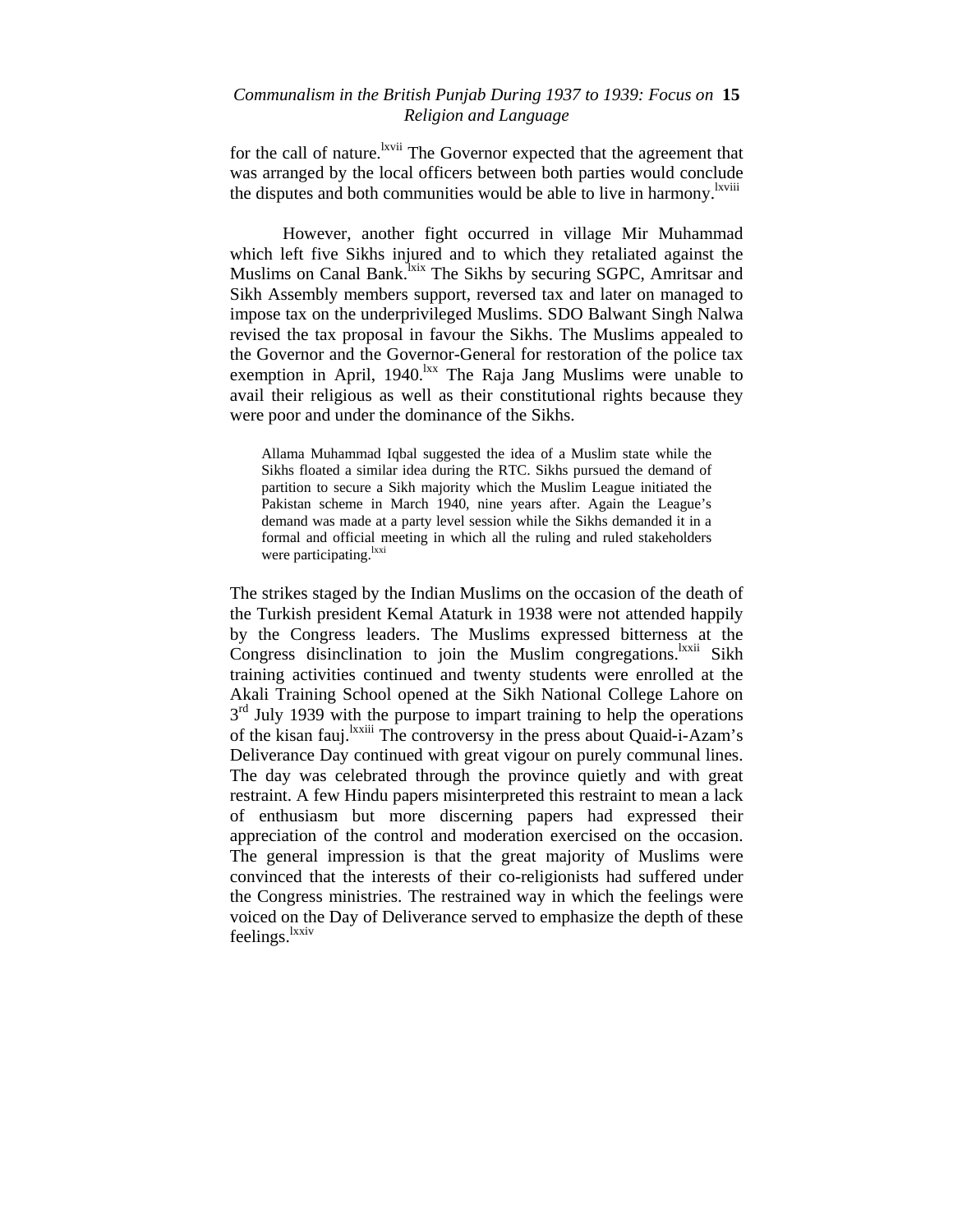#### **Conclusion**

Religion and language played adverse roles in the political alignment of the Indian communities during the British period. Majorityminority divide further dented the unity when the majority tried to exploit the minority. Shiromani Akali Dal reprinted Sikhs, Congress led Hindus while Muslim League became advocate of the Muslim rights. The Muslim League always supported the Sikh cause and furthermore, the Sikhs had no bitter experience of working with it but even then they kept on considering the Leaguers as enemies while the Congress damaged Sikhs politically but the Akali leadership pursued its agenda which depicted the narrow vision of the Akali leadership. Under the factual position of all-India politics and the leadership crisis the Sikhs seemed sandwiched between the top leadership sometimes sought peaceful environment although the communal clashes continued reflecting the ill arrangement on the part of the Punjab government to constitute a genuine forum which could work effectively for the communal harmony. Cultural affinity and interdependence contributed to the communal peace.

The conceptual framework was based on religious affiliation, western democracy or nationalism and anti-communitarian stance or hatred. Separate electorates had refrained the communities from major conflict otherwise even general elections might have reminded the crusades. The League leadership had come up with religion as foundation of their struggle while mechanism to secure rights was based on constitutional and democratic principles on the other hand the Sikh leadership remained unclear about the conceptual framework of their struggle and demands. Consequently, respite of political tussle was found at the top level but this relief hardly came to the masses. Therefore, masses enjoyed the traditional arrangement of peace while political domain infused the sense of communitarian rights. This was the natural impact of the democratic and administrative reforms of the government. A mixture of clashes due to religious identity, nationalism mixed with western democracy and anti-communitarian feelings was the base of their ideology.

The communal clashes prepared a large portion of the Punjabi communities to surrender the Punjabi nationalism under the stress of the religious nationalism. A few leaders can be quoted to work beyond the religious boundaries, otherwise most of the political leaders thought it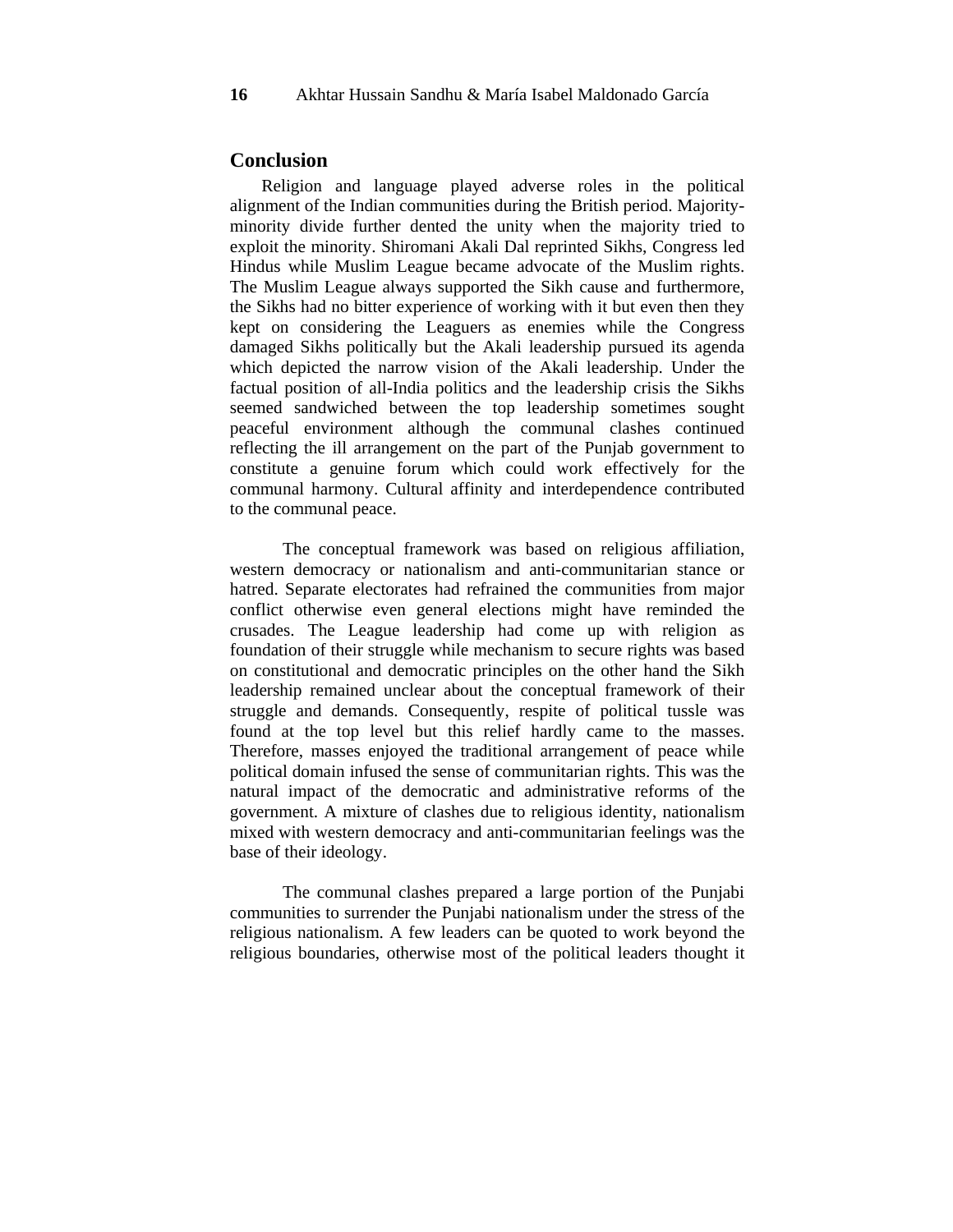# *Communalism in the British Punjab During 1937 to 1939: Focus on* **17**  *Religion and Language*

impossible to live as a good neighbor to each other. Minor social issue was communalized and advertised that aggravated the situation. Punjabi leadership proved ineffective when the region needed their support. Influence confined to police and court (thana- kacheri) exposed the Punjabi leadership's inability to face a leadership of the national caliber. They had no experience to cope with the crisis-packed situation because the British always rescued whenever they faced odd time. The performance of the Punjabi Sikh, Hindu and Muslim leaders failed to play any effective historical role for the cause of harmony, while the followers belonging to all the communities exhibited marvelous character in support of their leaders.

They were unable to handle the religious, political and language problems which affected their people. Instead of appreciating the interreligious, multi-linguistic and multicultural environment and heritage which could have been of benefit for them, energies and efforts were wasted in conflicts. These matters could have been dealt with in a manner which would have ensured not only harmony, but also advancement in education. Masses are trained and educated by the leaders therefore, the communal clashes in the Punjab proved that the masses were educated on antagonistic lines and no organization or party steered them to the path of traditional peace and coexistence that they had experienced successfully for hundreds of years. South Asia should learn from its past for a better future.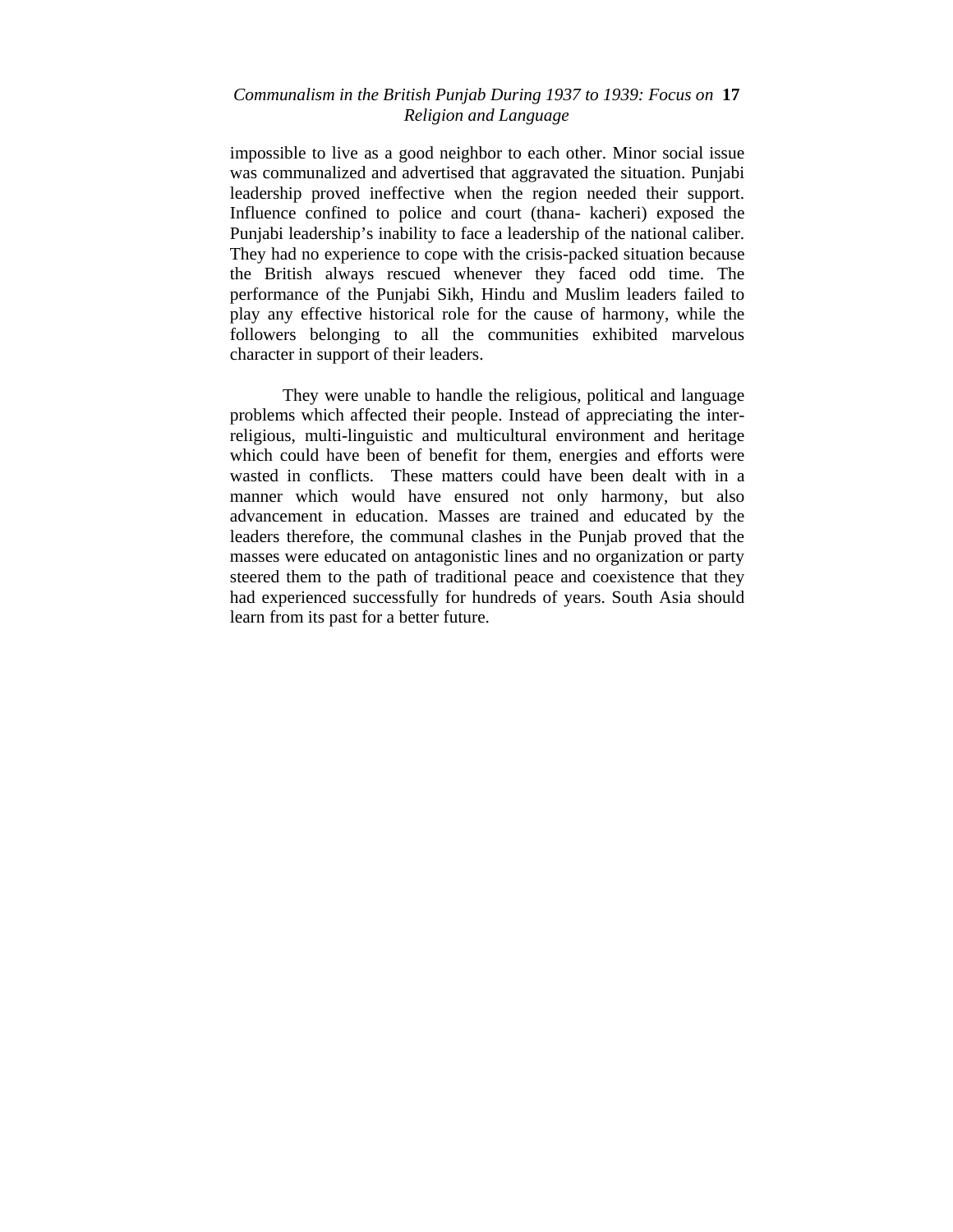# **ENDNOTES**

ivAkhtar Hussain Sandhu, "Muslim-Sikh Relations in the Pre-Partition Punjab," paper delivered at the WUN South Asian Virtual Seminar Series, University of Southampton, UK, 6 May 2008; see also, http://www.uwex.edu/ics/stream/session. cfm?eid=11900&sid=16502.

v Violent strategies to achieve ends were not endorsed by Quaid-i-Azam and other prominent leaders.

viThe Muslims showed furious reaction to Gandhi's proclamation to end the Khilafat agitation without the Muslim consent while MK Gandhi believed that the movement had turned violent.

<sup>vii</sup>Allies included the Triple Entente of England, France and Russia and the Central Powers consisted of Germany and Austria-Hungary.<br>viiiPolitically territorial nationalism suited his religious aspiration to establish a Hindu

state so he joined Khlafat movement.

ixImam Mahdi is a descendant of Holy Prophet Hazrat Muhammad (PBUH) and Hazrat Ali Bin Abu Talib (RA) who will appear on the Day of Judgment and lead the true faction of the Muslims of the world.

x M. P. Lewis, G. F. Simons, & C. D. Fennig, (Eds.), *Ethnologue: Languages of the world. Seventeenth* (Dallas, TX: SIL International, 2013), accessed http://www.ethnologue.com/country/IN.

xiMaria Isabel Maldonado Garcia, *Urdu: A Density Measure of its Etymological Components* (Germany: Lambert Academic Publishing, 2014), 18-19.<br><sup>xii</sup>Maria Isabel Maldonado Garcia, "The Urdu Language Reforms" *Almas* 15 (2014):

14-24.

xiiiJ. Oesterheld, "Education, Cultural Diversity and Citizenship in Late Colonial India" EMIGRA Working Papers (2007), 58.

xiv J.B.P. More, *Political Evolution of Muslims in Tamil Nadu and Madras 1930–1947* (Madras: Orient Blackswan, 1997). 156-159.<br><sup>xv</sup>Sumathy Ramaswamy, *Passions of the Tongue: Language Devotion in Tamil India,* 

*1891-1970* (University of Chicago Press, 1997), 176.<br><sup>xvi</sup>Tejinder Singh Saini and Gurpreet Singh Lehal, "Shahmukhi to Gurmukhi

Transliteration System: A Corpus based Approach" *Research in Computing Science* 33 (2008): 151-162.

xviiLala Lajpat Rai, *\Autobiographical Writings,* ed., VC Joshi (Delhi: University Publishers, 1965), 25-27.

xviiiAtamjit Singh, "The Language Divide in Punjab," http://www.punjabilokcom/misc/education/ languag edivide5.htm, 24/12/2003.

 $\overline{a}$ 

i Letter from Governor to Lord Linlithgow on 14 September 1937, Confidential Report on the Situation in the Punjab, L/PJ/5/238.<br><sup>ii</sup>David Page, *Prelude to Partition, The Indian Muslims and the Imperial System on* 

*Control: 1920-1932* (Karachi: Oxford University Press, 1987), 85. iiiThe initial form of separatism was rooted in religion that affected the political

relations but Muslim-Sikh differences were more deep rooted under the duress of religious antagonism. Akhtar Hussain Sandhu, 'Muslim-Sikh Relations in British Punjab after the Lahore Resolution of 1940' (PhD diss. Quaid-i-Azam University, 2011).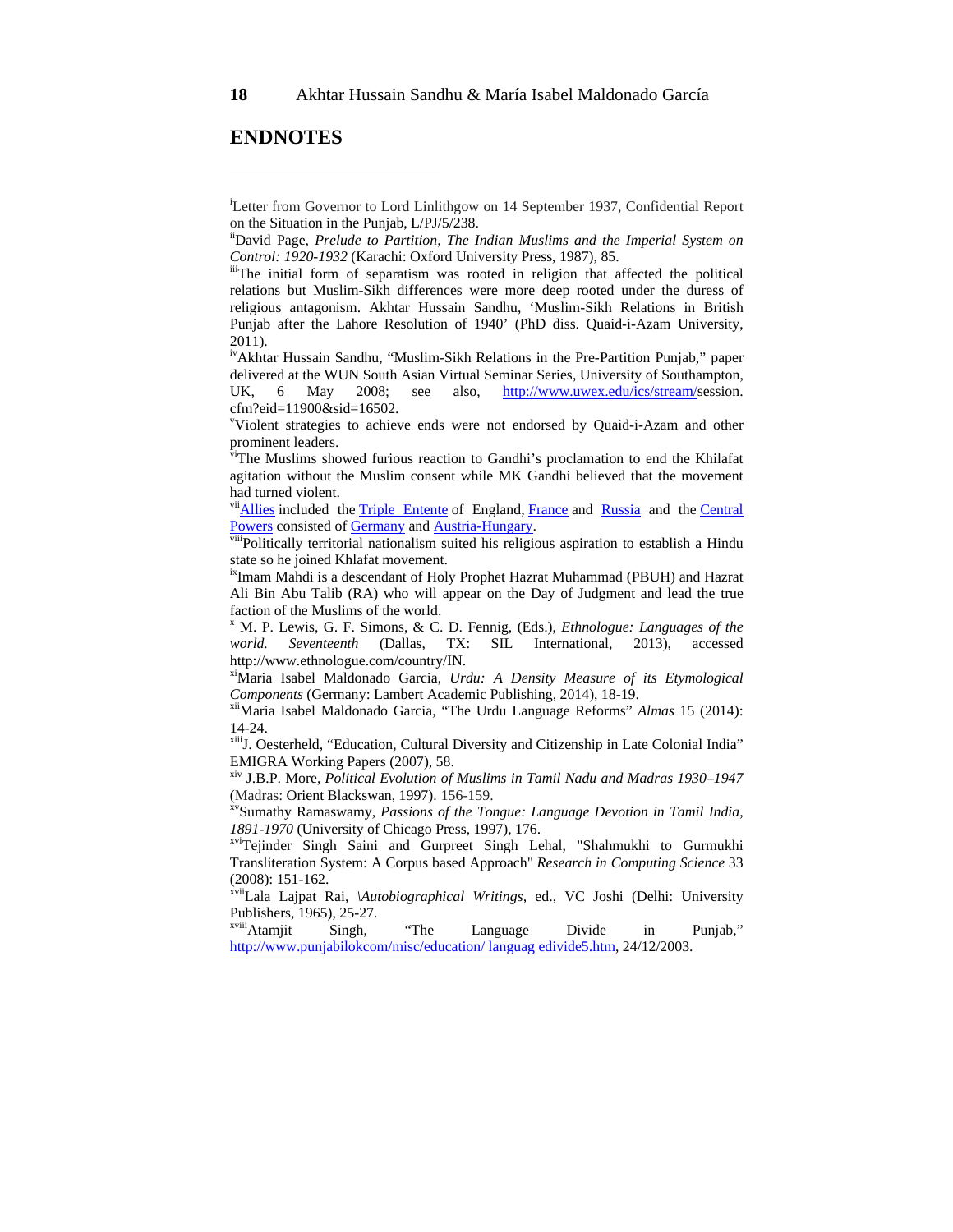$\overline{\phantom{a}}$ 

<sup>xx</sup>Daily *Civil and Military Gazette*, 25 October 1936.<br>
<sup>xxi</sup> Secret Police Abstract of Intelligence, 1944, file S-412, para. 224<br>
<sup>xxii</sup> Ibid., 1945, file S-413, para. 178.<br>
<sup>xxiii</sup> Ibid., 1943, file S-411, para. 141.<br> Dara Shikoh, the then Punjab Governor. The place was named Sjahidganj because Bhai Taru Singh in 1746 was 'martyred' near the Mosque. After this, his *smadh* was also built at this place but with the passage of time the Sikhs encroached whole of the area including the Mosque. Janbaz Mirza, *Tehrik Masjid Shahidganj* (Lahore: Maktba Tabsra, 1988), 44-46.

xxvQalb-i-Abid, *Muslim Politics in the Punjab*, *1921-47*. (Lahore: Vanguard Books Pvt. Ltd., 1992),183-84.

<sup>xxvi</sup>Janbaz Mirza, *Tehrik Masjid Shahidganj*, 244.<br><sup>xxvii</sup>Letter from Emerson to Viceroy on 8 May 1937, *Linlithgow Papers* in PN Chopra, *Towards Freedom, 1937-47*, vol. 1 (New Delhi: India Council of Historical Research, 1985), 489.<br>
xxviii CMG, 16 January 1940.

<sup>xxix</sup>Situation in the Punjab -Second half of July 1937, L/PJ/5/238. (Confidential Report) xxxSituation in the Punjab -Second half of January 1938, L/PJ/5/239. (Confidential Report)

xxxiSituation in the Punjab -Second half of November 1937, L/PJ/5/238. (Confidential Report)

 $xxxii$ Copy of a letter no. 449/16, dated 10-9-1937, sent to Sir Sikander-Hayat Khan, Prime Minister, Punjab, by Master Tara Singh, President, Shiromani Gurdwara Parbandhak Committee, Amritsar, L/PJ/5/238.<br>xxxiiiMandi Baha-ud-Din is an independent district now.

 $\frac{x}{x}x$ ivGovernor's letter to Linlithgow dated 14<sup>th</sup> September 1937, L/PJ/5/238. (Confidential xxxvSituation in the Punjab -First half of August 1937, L/PJ/5/238. (Confidential Report)

 $xxxv$ <sup>i</sup>Situation in the Punjab -Second half of July 1937, L/PJ/5/238. (Confidential Report)<br>xxxvii Situation in the Punjab - First half of June 1937 L/PJ/5/238. (Confidential Report)

xxxviiiCopy of a letter no. 449/16, dated 10-9-1937, sent to Sir Sikander-Hayat Khan, prime minister, Punjab, by Master Tara Singh, President, Shiromani Gurdwara Parbandhak Committee, Amritsar, L/PJ/5/238.<br>xxxixNankana is now an independent district of Pakistani Punjab.

 $x^1$ Situation in the Punjab -Second half of November 1937, L/PJ/5/238. (Confidential Report).

xliSituation in the Punjab -Second half of March 1937, L/PJ/5/238. (Confidential Report).

xliiSituation in the Punjab -Second half of November 1937, L/PJ/5/238. (Confidential Report).

xliiiGovernor of the Punjab's letter to Lord Linlithgow on 3 December 1937, L/PJ/5/238.

xixTariq Rahman, "Punjabi Language during British Rule." *Journal of Punjab Studies*14 (2007): 28.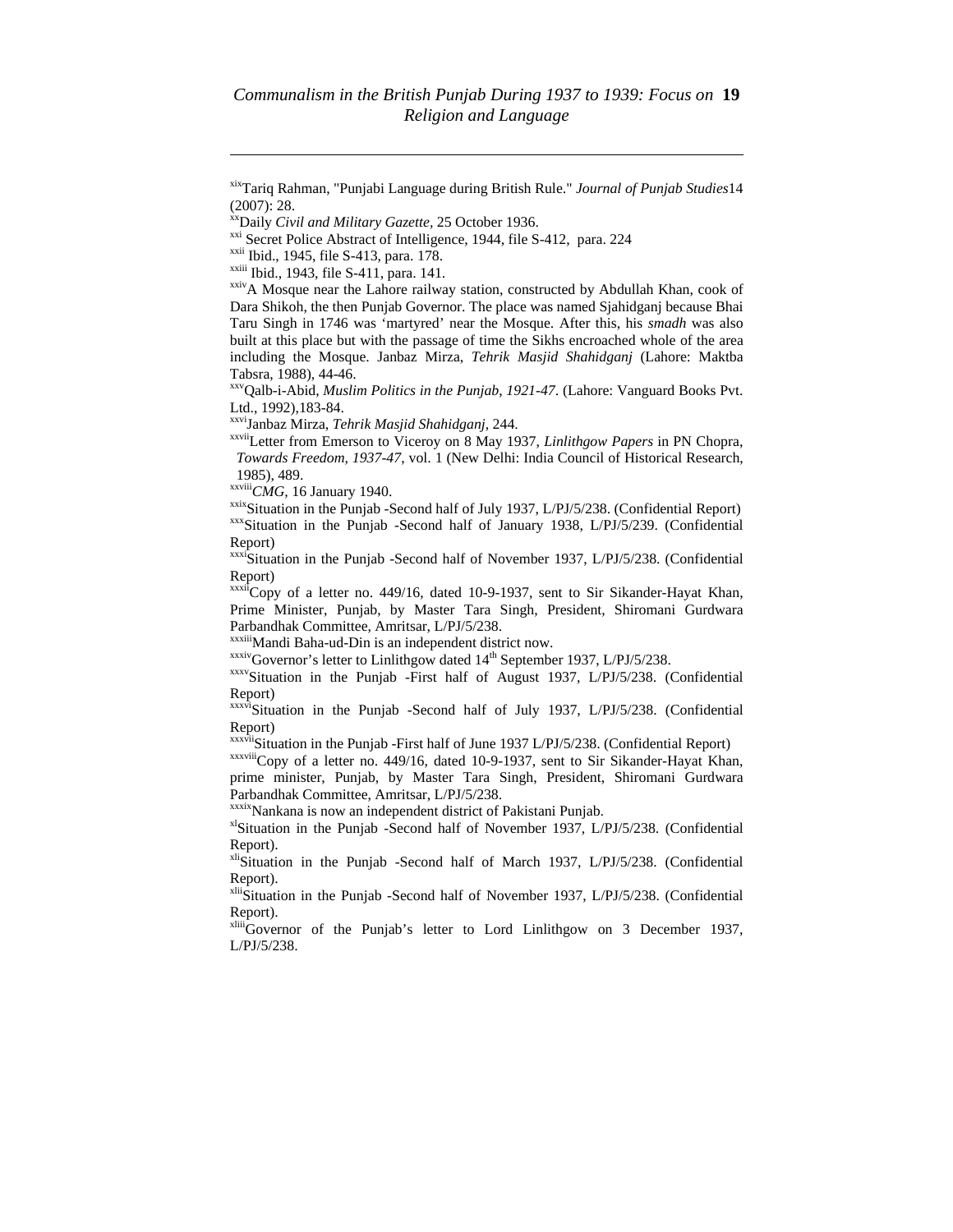livSituation in the Punjab -Second half of July 1937, L/PJ/5/238. (Confidential Report)

<sup>lv</sup>Situation in the Punjab -Second half of January 1938, L/PJ/5/239. (Confidential Report)

<sup>Iviii</sup>Situation in the Punjab -Second half of July 1937, L/PJ/5/238. (Confidential Report)  $\frac{\text{fix}}{\text{dist}}$ Situation in the Punjab -Second half of October 1937, L/PJ/5/238. (Confidential Report)

 $\overline{R}$ Copy of a Letter no. 449/16, dated 10-9-1937, sent to Sir Sikander-Hayat Khan, prime minister, Punjab, by Master Tara Singh, President, Shiromani Gurdwara Parbandhak Committee, Amritsar, L/PJ/5/238.

 $\frac{1 \times i}{\text{Copy of a letter no. } }$  449/16, dated 10-9-1937, sent to Sir Sikander-Hayat Khan, prime minister, Punjab, by Master Tara Singh, President, Shiromani Gurdwara Parbandhak Committee, Amritsar, L/PJ/5/238.

lxiiCopy of a letter no. 449/16, dated 10-9-1937, sent to Sir Sikander-Hayat Khan, prime minister, Punjab, by Master Tara Singh, President, Shiromani Gurdwara Parbandhak Committee, Amritsar, L/PJ/5/238.

lxiiiSituation in the Punjab -Second half of January 1938, L/PJ/5/239. (Confidential Report)

lxivSituation in the Punjab -First half of February 1938, L/PJ/5/239. (Confidential Report)

lxvSituation in the Punjab -First half of February 1938, L/PJ/5/239. (Confidential Report)

 $l_{xvi}$ Statement made by the Premier in the Legislative Assembly on the  $16<sup>th</sup>$  March, 1938, L/PJ/5/239.

lxviiIn the Punjabi villages, 95% families had no washrooms in their houses therefore they had to go outside to use the fields for call of nature. The fields worked as opentoilets.<br><sup>Ixviii</sup>Letter from H. D. Craik to Lord Linlithgow May 26<sup>th</sup>, 1938, L/PJ/5/239.

 $\frac{\text{hix}}{\text{hix}}$ Situation in the Punjab -Second half of May 1938, L/PJ/5/239. (Confidential Report)<br>  $\frac{\text{hix}}{\text{hix}}$ Letter of the Muslims of Raja Jang to the Governor-General, file No. 1098, Quaid-i-

 $\overline{\phantom{a}}$ 

<sup>&</sup>lt;sup>xliv</sup> Situation in the Punjab -Second half of November 1937. (Confidential Report).<br>
<sup>xlv</sup>Nehru's visit of Lahore in that respect was also a threat to him.<br>
<sup>xlvi</sup>Qalb-i-Abid, *Muslim Politics in the Punjab*, 192-193.<br>
<sup>x</sup>

<sup>&</sup>lt;sup>l</sup>Ibid.

liSituation in the Punjab -Second half of January 1938, L/PJ/5/239. (Confidential Report)

liiNaranjan Dass Mohaya, "Administration of Law and Order under the Unionist Party (1937-1941)," *Punjab History Conference*, 20<sup>th</sup> Session (Punjabi University, 1987): 376-78.

liiiCopy of a Letter no. 449/16, dated 10-9-1937, sent to Sir Sikander-Hayat Khan, prime minister, Punjab, by Master Tara Singh, President, Shiromani Gurdwara Parbandhak Committee, Amritsar, L/PJ/5/238.

lviSituation in the Punjab -Second half of August 1937, L/PJ/5/238. (Confidential Report)<br><sup>Ivii</sup>Situation in the Punjab -First half of June 1937, L/PJ/5/238. (Confidential Report)